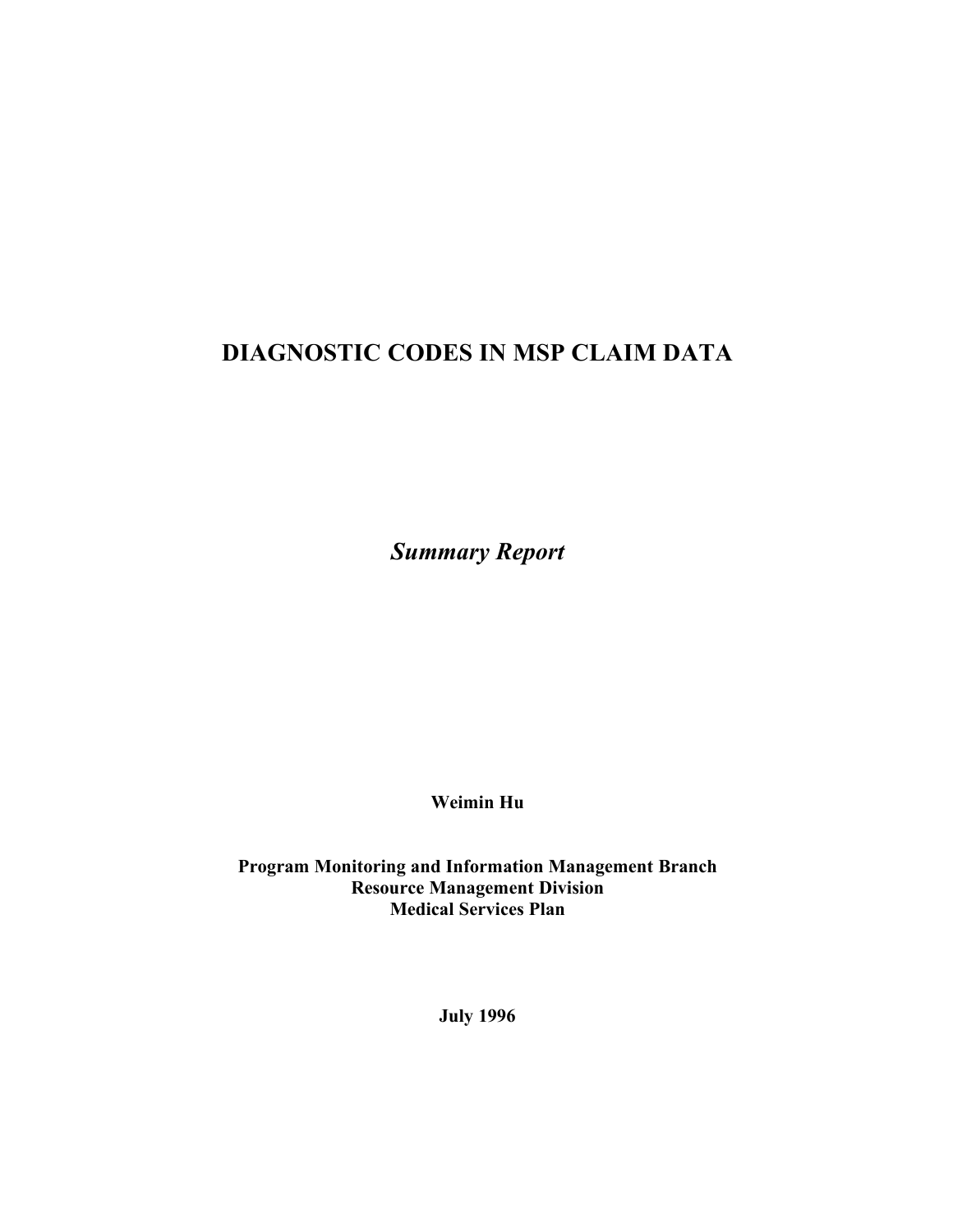# **Executive Summary**

This report summarizes the results from an extensive study of the quality of diagnostic information recorded in the physicians' claims database (PMEMASTER) of the British Columbia Medical Services Plan (MSP), Ministry of Health and Ministry Responsible for Seniors. The objectives of this study are firstly to identify the various types of the diagnostic codes in the PMEMASTER, and secondly to evaluate their validity and accuracy in comparison with the 9th Version of the International Classification of Disease (ICD9) tabular listing published by the World Health Organization (WHO). As a result of this process some recommendations and suggestions on using the MSP ICD9 codes are put forward. The quality of the diagnostic codes in the PMEMASTER are generally satisfactory, though this quality varies between the different types of codes. In summary, the following conclusions have been drawn from this study:

- 1. All diagnostic codes in the PMEMASTER are left-justified with no blanks in front of the codes.
- 2. The major code types are mainly three, four, and five digit numeric codes, and codes containing the characters L, X, V, Z, A and B.
- 3. The diagnostic codes in the PMEMASTER are a mixture of a complete listing of ICD9 and a partial of listing of ICD9-CM codes, and therefore may be referred to as ICD codes rather than either ICD9 or ICD9-CM codes.
- 4. All standard three digit numeric codes and L, X, Z, A, and B codes are fully represented in the PMEMASTER; about 87 percent of all standard four digit codes; 70 percent of all standard five digit codes ; and 67 percent of V codes are found in the PMEMASTER. In total, approximatly 87 percent of all standard ICD9 codes are covered by the PMEMASTER.
- 5. Overall, more than 96 percent of patient counts, paid services, and paid amounts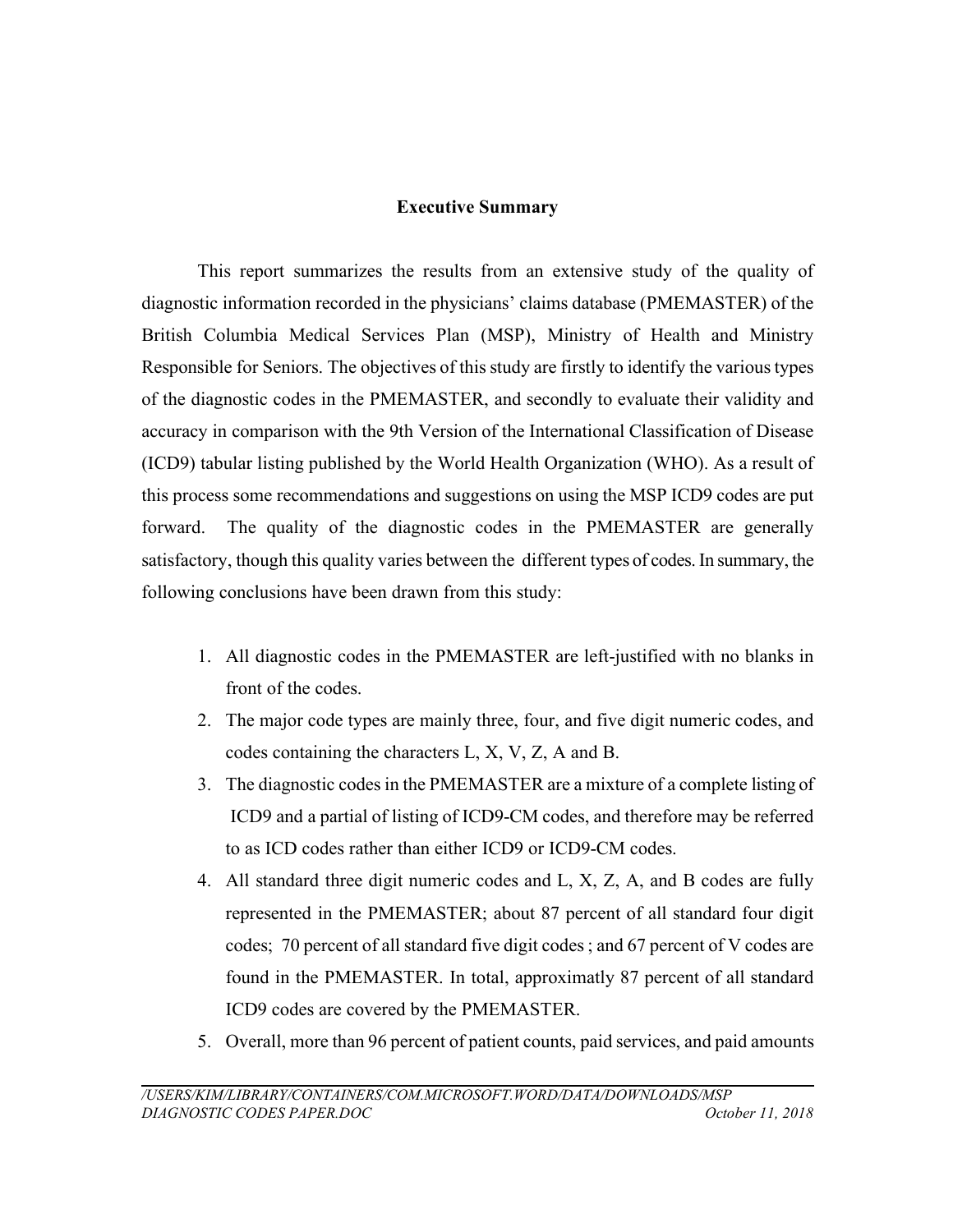in fiscal year 1994/95 are associated with those diagnostic codes in the PMEMASTER which match the WHO's standard ICD9 listing. Particularly, paid services and amounts associated with the matched three digit numeric codes, and codes with L, X, V and Z characters amount to more than 98 percent of the total services and amounts associated respectively with all these codes, while matched four digit codes contribute to about 88 percent of the total services and amounts affiliated with all four digit codes.

6. The accuracy and reliability of three digit numeric codes and codes with L, X, V and Z are more reliable than four digit numeric codes, while five digit numeric codes do not have a satisfactory level of accuracy or reliability.

Since most patient counts, paid services, and paid amounts in the PMEMASTER are associated with three digit numeric codes, the ICD codes in the PMEMASTER are not suitable for use with applications which specifically rely on four and five digit numeric diagnostic codes.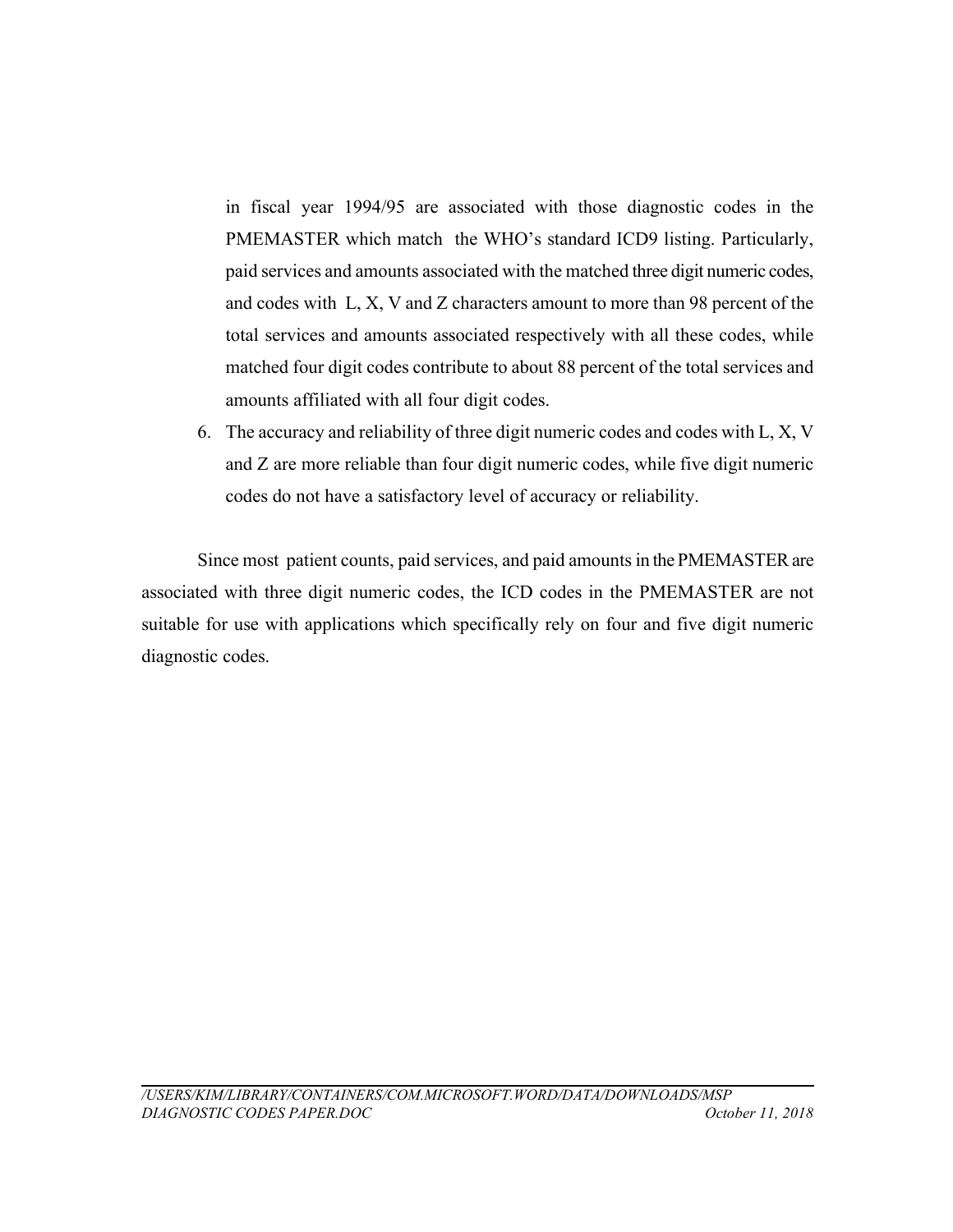# **Table of Contents**

| Step One:                                                                  |  |
|----------------------------------------------------------------------------|--|
| Comparison of DIAGCD and SASDATA.DIAGCODE  3<br>Step Two:                  |  |
| Step Three:                                                                |  |
| Step Four:                                                                 |  |
| Step Five:                                                                 |  |
|                                                                            |  |
|                                                                            |  |
|                                                                            |  |
|                                                                            |  |
|                                                                            |  |
|                                                                            |  |
|                                                                            |  |
| 4. Invalid Diagnostic Codes in the PMEMASTER - What do they look like?  20 |  |
| 4.1 Diagnostic Codes in the PMEMASTER: ICD9 or ICD9-CM?  20                |  |
|                                                                            |  |
|                                                                            |  |
| 4.4 Physicians' Teleplan Systems and Diagnostic Codes  29                  |  |
| 5. Invalid Diagnostic Codes in the PMEMASTER - Estimate their impact  32   |  |
|                                                                            |  |
|                                                                            |  |
|                                                                            |  |
|                                                                            |  |
|                                                                            |  |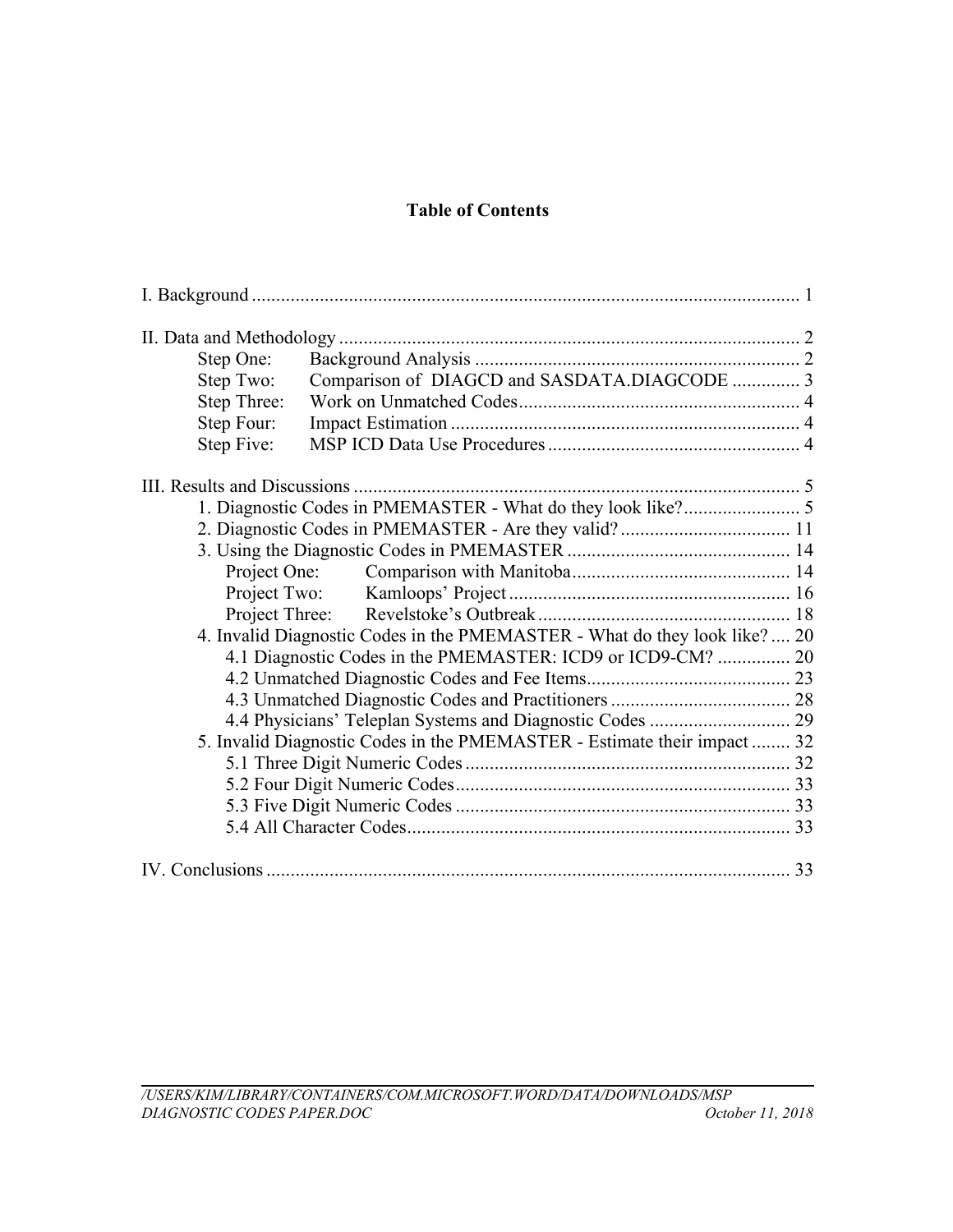#### **I. Background**

There have been increasing demands for information which is related to specific diagnoses in the area of ambulatory care services. The Medical Services Plan (MSP) of British Columbia has been requested to provide information on diagnostic codes and their related service utilization for different users, including epidemiologists, health care service researchers, and other professionals, etc. Recently, a pilot project of case-mix adjustment for patient classification, based on their potential utilization of health services, has been carried out in the Program Monitoring and Information Management Branch (PMIM), Resource Management Division, MSP. This project requires particularly specific and accurate diagnostic information for each patient, represented by both four and five digit ICD9 codes, (i.e. the WHO's 9th Version of International Classification of Diseases).

However, it has long been argued by users of MSP's diagnostic data that the quality of ICD9 information in the MSP claim database (PMEMASTER) is unreliable. Generally, there are two major problems related to the accuracy of the ICD9 codes. The first is that some physicians may not use an accurate code for patients, or may use inadequate codes for their diagnoses. For instance, diagnoses listed in WHO's ICD9 table as general symptoms (ICD9 780-789) , are commonly given by physicians as diagnoses for patients who may not present any diagnosable, or disease-specific symptoms, but who actually suffer from totally different diseases than these general symptom codes would indicate. This non-specific diagnosis therefore will categorize patients with different diseases into the same diagnostic group. Another problem is related to the MSP's claims information system which somehow mis-records ICD9 codes submitted by practitioners. A typical error is the decimal position problem. It has been found, for example, that codes 055.0 (measles with encephalitis) and 550 (inguinal hernia) were both reported as 0550 in the PMEMASTER.

It is not surprising to have such errors in a large database. The question is how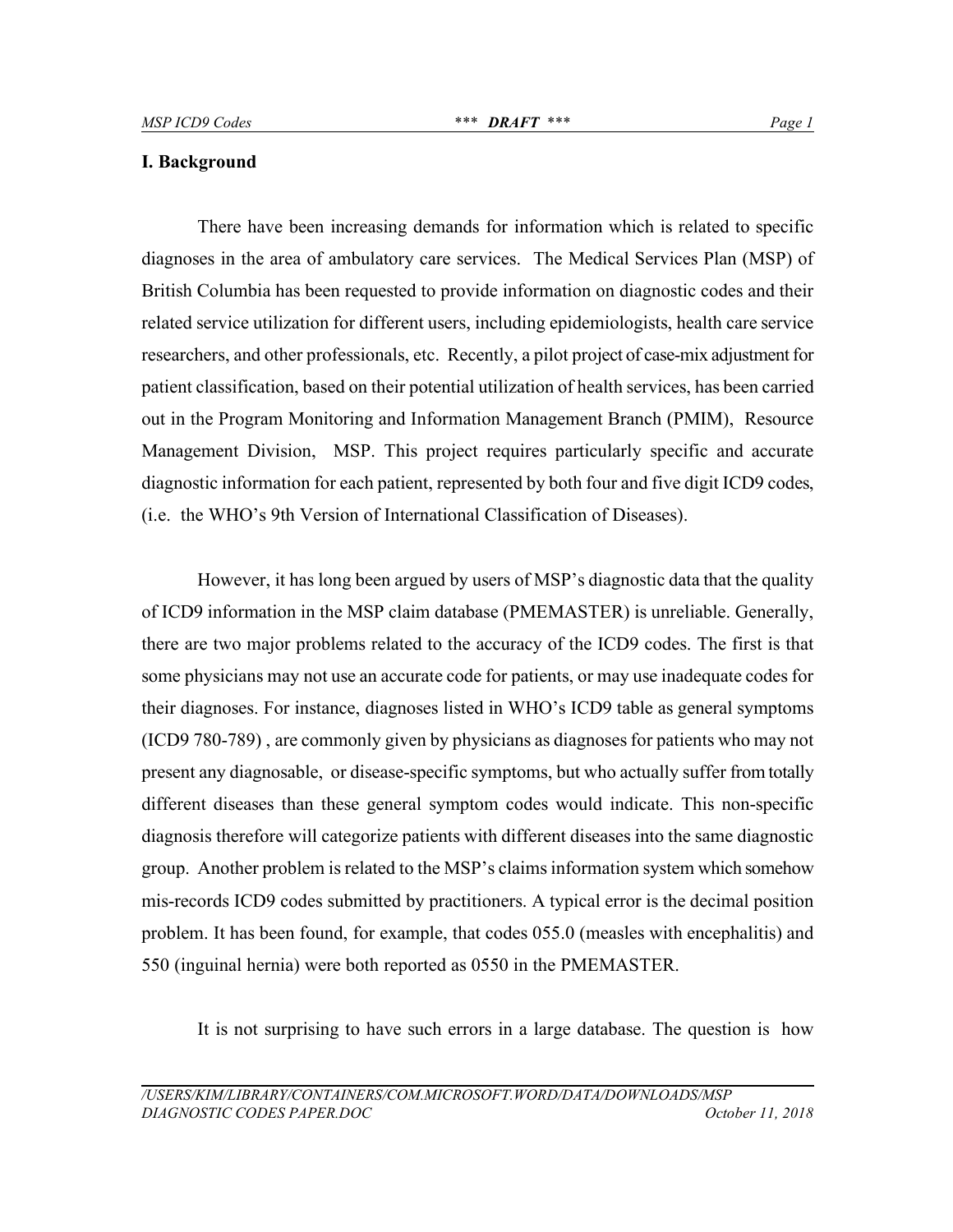serious are these problems and whether or not they impact the usefulness of the ICD9 related information from the PMEMASTER? Therefore, it is necessary to investigate and evaluate the quality of diagnostic information in the PMEMASTER in order to responsibly provide accurate ICD related information, and rationally make use of this information for various purposes.

To achieve this goal of accurate diagnostic codes, a project investigating the quality of diagnostic codes in the PMEMASTER has been undertaken. The purpose of the project is as follows:

- 1. investigating ICD9 codes in the PMEMASTER what do they look like?
- 2. examining problems associated with the codes.
- 3. estimating both the magnitude of the problems and their impact on the use of the codes by researchers, etc.
- 4. proposing recommendations to improve and overcome the problems.

# **II. Data and Methodology**

The analyses will be divided into several steps as described below. The data used in the analyses will be one of the PMEMASTER datasets, PUBLIC.PM9495, which contains all claims data for fiscal year 1994/95, and SASDATA.DIAGCODE which is a SAS format data set containing a full list of WHO's official ICD9 codes.

# *Step One: Background Analysis*

The PMEMASTER is the MSP database which contains a series of variables (data elements). These elements have been used in PMIM's routine projects such as program monitoring and service utilization analyses. One of the elements, named DIAGCD, contains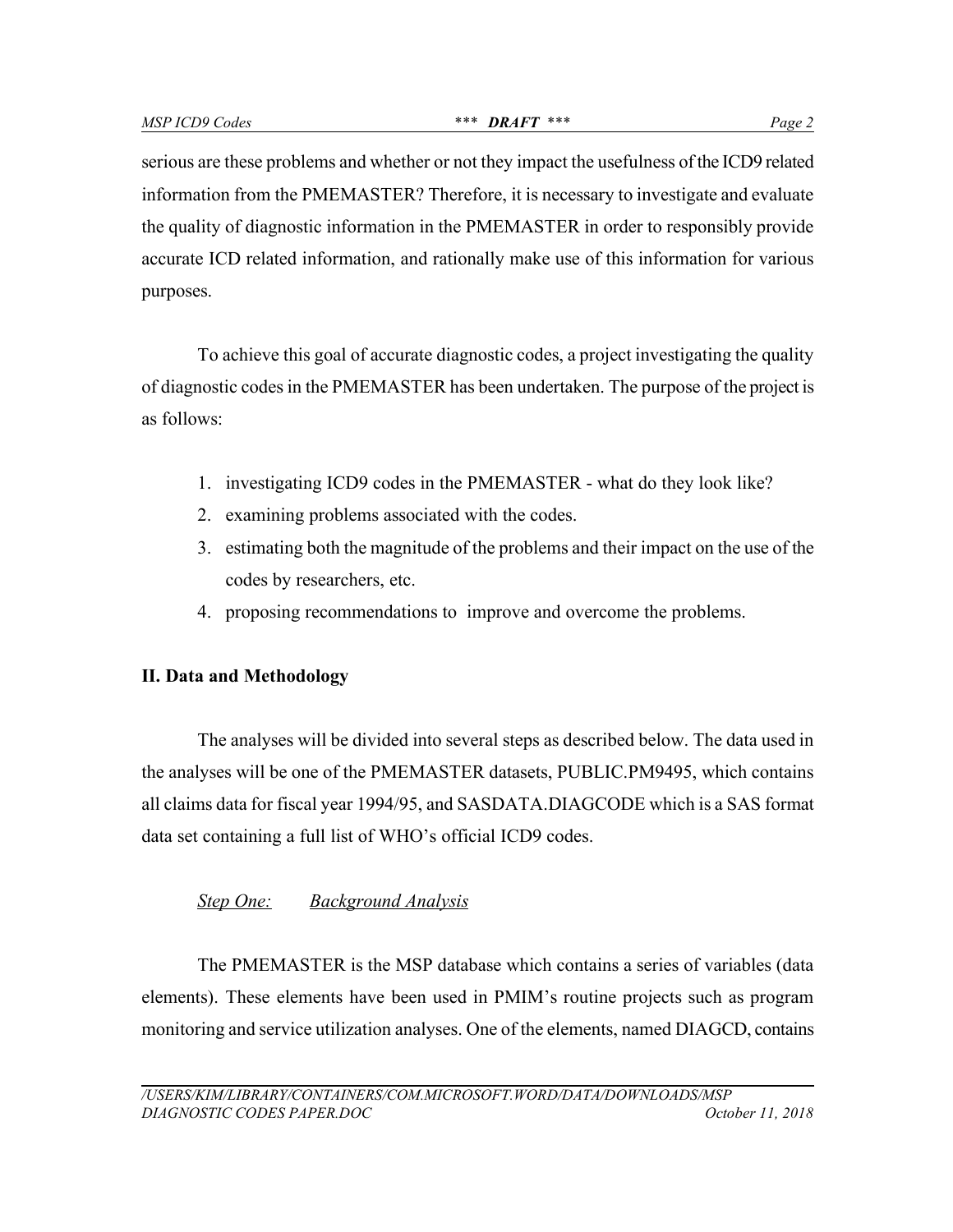diagnostic codes, ie. ICD codes, and is originally designed to contain up to a 5 digit character variable. The first step of the analyses focuses on this element, including:

- 1. percentage distribution of ICD codes by of code types. The code types will be classified by the number of digits appearing in the variable DIAGCD.
- 2. percentage distribution of code frequency, distinct patient counts, paid services, and paid amounts by the code types.

It is hoped that the results will illustrate, in general terms, what the ICD codes in the PMEMASTER look like, and their associated patient counts, services, and paid amounts.

# *Step Two: Comparison of DIAGCD and SASDATA.DIAGCODE*

The SASDATA.DIAGCODE is a SAS data set which contains a *FULL* listing of the WHO's ICD9 codes. Therefore, it is reasonable to use this data set as a standard tool to compare all the codes which are submitted by physicians and recorded in the PMEMASTER. Theoretically speaking, if a submitted code is correct, it will match one of those codes contained in the SASDATA.DIAGCODE. Any disparity between the submitted codes and the codes in the SASDATA.DIAGCODE will indicate that the submitted code is not an ICD9 code. Combining the results from the first step, rough estimates of the percentage of paid services and amounts associated with 'Correct' and 'Incorrect' codes will be derived. The detailed analyses in this step includes:

- 1. matching all ICD codes in the PUBLIC.PM9495 with the SASDATA.DIAGCODE.
- 2. analyzing percentage distribution of code frequency, patient counts, paid services and paid amounts by the code types within matched and unmatched code groups.
- 3. estimating the loss of information with regards to patient counts, paid services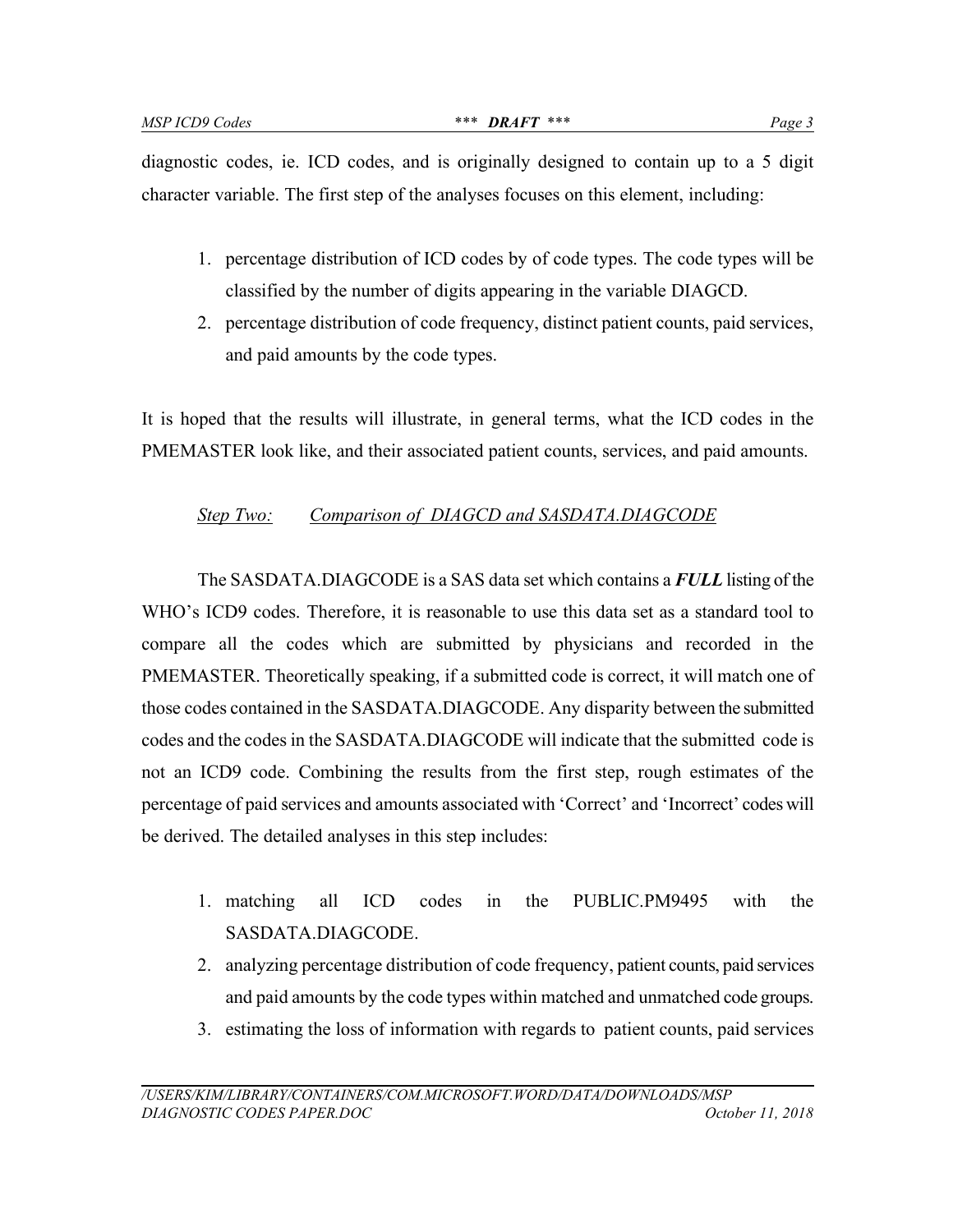and paid amounts if data is extracted based on the matched codes only.

# *Step Three: Work on Unmatched Codes*

If the SASDATA.DIAGCODE contains a full list of WHO's ICD9 codes, the unmatched codes in the PMEMASTER will then be either incorrect, or belong to a different coding system such as ICD9-CM or ICD9-CM(Procdures). If this is not the case, the SASDATA.DIAGCODE might not contain the WHO's full tabular listing. In order to clarify these questions and to estimate the potential impact from these unmatched codes, a relatively detailed analyses will be performed on them in this step. The analyses will include:

- 1. percentage distribution of the unmatched codes and associated paid services and amounts by the code types(number of digits).
- 2. grouping fee items which are associated with these unmatched codes.
- 3. grouping practitioners who consistently submit a particular type of these unmatched codes.

# *Step Four: Impact Estimation*

Based on the results from steps 1, 2, and 3, an estimate of the impact of incorrect ICD codes will be made and this will provide answers to the questions about what percentage of patient counts, paid services, and paid amounts would be underestimated if the diagnosis in the PMEMASTER is based on a three, four, or five digit ICD code.

# *Step Five: MSP ICD Data Use Procedures*

A series of rules regarding how to use the MSP ICD data will be determined based on the previous analyses. It is expected that the impact of incorrect ICD information in the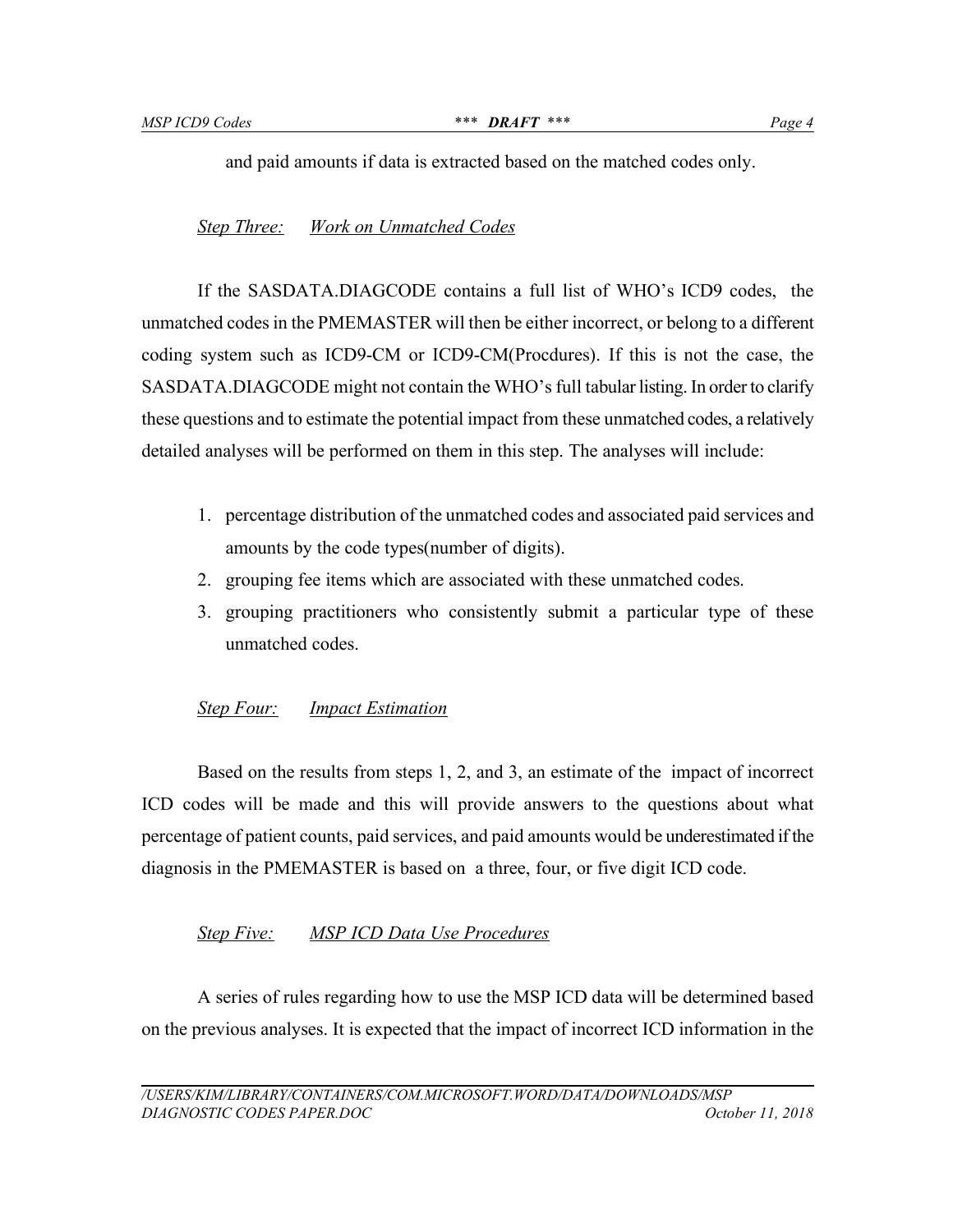PMEMASTER diagnostic codes will be minimized if users follow these newly determined rules in extracting and summarizing ICD data.

#### **III. Results and Discussions**

#### *1. Diagnostic Codes in PMEMASTER - What do they look like?*

DIAGCD, a 5 digit character field data element (variable) in the PMEMASTER, contains diagnostic codes which have been used as ICD9 codes within the PMIM Branch. The advantage of using a character variable is that it takes zero (0) as an independent digit with a meaningful value. For example, 0150 (Tuberculosis of Vertebral Column) in ICD9 is a different code from 150 (Malignant Neoplasm of Esophagus). The 0 is recognized as having a meaningful value. There are a number of large databases within the MOH, such as Hospital Programs and Vital Statistics, in which diagnostic codes are recorded in the same way. Also, many published papers present ICD9 codes in character form, such as 0150, instead of numeric form like 15.0. However, the recognition of 0 value in character variables also causes confusion in some circumstances. To illustrate, the original diagnostic code 150 may be mistakenly submitted as 0150 or 00150. If the DIAGCD were a numeric field, 0150, 00150, and 150 would be treated as the same code and 150 would be what appeared in the database. The errors made by such submissions would not impact on the accuracy of code 150 in its diagnostic meaning, however, the character variable of ICD9 would recognize these three codes as different diagnoses.

According to the Claims System of MSP, the structure of ICD9 codes in the PMEMASTER is left-justified five digit with the decimal concealed between the 3rd and 4th digit. Therefore, a *CORRECT* code submitted by physicians must have at least 3 digits with or without zero at the beginning and be left justified. If this is true, the appearance of ICD9 codes in the DIAGCD field submitted by physicians will look as follows: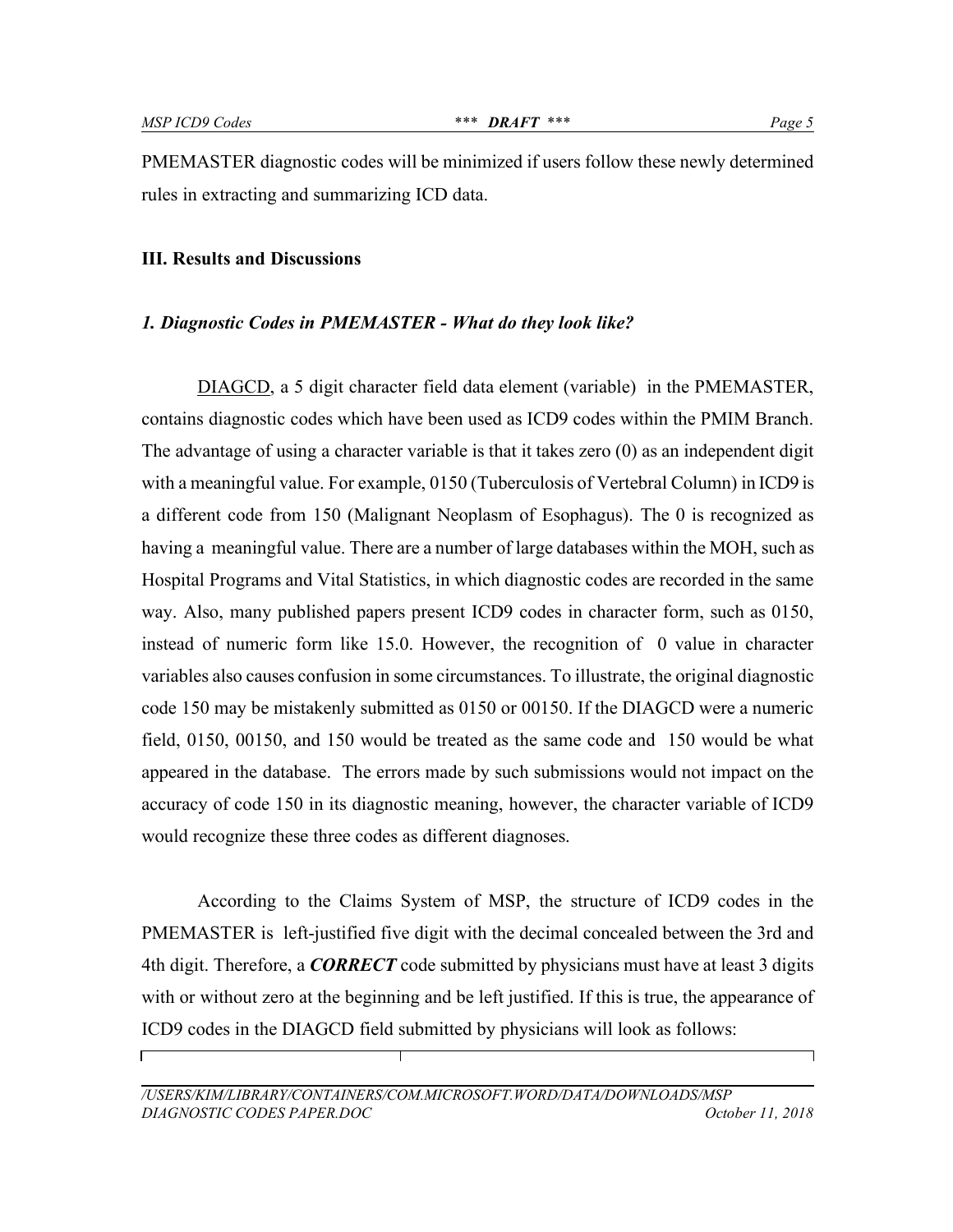|        | Original Diagnostic Code |       | Appearance in the DIAGCD        |
|--------|--------------------------|-------|---------------------------------|
| 00X    | - 3 digit code           | 00X   | - 3 digit, ended with 2 blanks. |
| 00X.0  | - 4 digit code           | 00X0  | - 4 digit, ended with 1 blank.  |
| 00X.00 | - 5 digit code           | 00X00 | - 5 digit, without blank.       |

Table 1 (Percent Distribution of Code Frequency and Associated Paid Service and Paid Amounts By Types of ICD Codes for Fiscal Year 1994/95) summarizes paid services and paid amounts by types of ICD codes appearing in the PMEMASTER, as well as frequencies and distinct counts for each code type. Figures 1.1 (Percent Distribution of ICD Code Frequency and Distinct ICD Code across Type of ICD Codes) and 1.2 (Percent Distribution of Paid Services and Paid Amounts across Type of ICD Codes) graphically display percentage distributions of code frequency, distinct code counts, and associated paid

|                              | <b>Types of</b> |            | <b>ICD Code</b> | <b>Distinct ICD Code</b> |                | <b>Paid Services</b> |         | <b>Total Amounts</b> |         |  |
|------------------------------|-----------------|------------|-----------------|--------------------------|----------------|----------------------|---------|----------------------|---------|--|
| <b>ICD Codes</b>             |                 | Frequency  | Percent         | Count                    | <b>Percent</b> | <b>Services</b>      | Percent | <b>Amounts</b>       | Percent |  |
| 1. Numberic Codes            |                 |            |                 |                          |                |                      |         |                      |         |  |
| Two Digits:                  | 0X              |            | 0.0             |                          | 0.0            |                      | 0.0     | \$58                 | 0.0     |  |
|                              | XX              | 34         | 0.0             | 24                       | 0.2            | 44                   | 0.0     | \$1,356              | 0.0     |  |
| <b>Subtotal</b>              |                 | 35         | 0.0             | 25                       | 0.2            | 45                   | 0.0     | \$1.414              | 0.0     |  |
| Three Digits:                | 00X             | 74,530     | 0.4             | 9                        | 0.1            | 101,943              | 0.2     | \$2,809,246          | 0.2     |  |
|                              | 0XX             | 197.246    | 1.1             | 89                       | 0.8            | 304,991              | 0.6     | \$8,885,843          | 0.7     |  |
|                              | <b>XXX</b>      | 11,534,243 | 64.7            | 900                      | 7.6            | 22,560,879           | 44.0    | \$789,702,783        | 58.7    |  |
| <b>Subtotal</b>              |                 | 11,806,019 | 66.2            | 998                      | 8.5            | 22,967,813           | 44.8    | \$801.397.872        | 59.6    |  |
| Four Digits:                 | 00XX            | 12,284     | 0.1             | 61                       | 0.5            | 16.751               | 0.0     | \$474,222            | 0.0     |  |
|                              | 0XXX            | 48,569     | 0.3             | 592                      | 5.0            | 93,295               | 0.2     | \$2,752,049          | 0.2     |  |
|                              | XXXX            | 1,527,117  | 8.6             | 5,499                    | 46.6           | 2,854,509            | 5.6     | \$107,833,879        | 8.0     |  |
| <b>Subtotal</b>              |                 | 1,587,970  | 9.0             | 6.152                    | 52.1           | 2.964.555            | 5.8     | \$111,060,150        | 8.2     |  |
| Five Digits:                 | 00XXX           | 38.942     | 0.2             | 537                      | 4.6            | 73.581               | 0.1     | \$2.947.241          | 0.2     |  |
|                              | 0XXXX           | 2,984      | 0.0             | 176                      | 1.5            | 5,333                | 0.0     | \$151,992            | 0.0     |  |
|                              | <b>XXXXX</b>    | 177,241    | 1.0             | 2,737                    | 23.2           | 291,963              | 0.6     | \$10,668,976         | 0.8     |  |
| <b>Subtotal</b>              |                 | 219.167    | 1.2             | 3.450                    | 29.3           | 370.877              | 0.7     | \$13.768.209         | 1.0     |  |
| <b>Total Numeric Codes</b>   |                 | 13,613,191 | 76.4            | 10,625                   | 90.1           | 26,303,290           | 51.3    | \$926,227,645        | 68.8    |  |
| 2. Character Codes           |                 |            |                 |                          |                |                      |         |                      |         |  |
| A or B Code                  |                 | 1,100,562  | 6.2             | 333                      | 2.8            | 2,456,663            | 4.8     | \$66,733,654         | 5.0     |  |
| L Code                       |                 | 1,662,670  | 9.3             | 31                       | 0.3            | 16,894,371           | 33.0    | \$185,549,934        | 13.8    |  |
| V Code                       |                 | 85.544     | 0.5             | 444                      | 3.8            | 123,830              | 0.2     | \$3,699,091          | 0.3     |  |
| X Code                       |                 | 1,094,523  | 6.1             | 11                       | 0.1            | 2,191,034            | 4.3     | \$110,018,759        | 8.2     |  |
| Z Code                       |                 | 244,157    | 1.4             | 23                       | 0.2            | 3,230,393            | 6.3     | \$51,982,074         | 3.9     |  |
| Others                       |                 | 33,379     | 0.2             | 330                      | 2.8            | 50,962               | 0.1     | \$1,582,814          | 0.1     |  |
| <b>Total Character Codes</b> |                 | 4,220,835  | 23.7            | 1,172                    | 99             | 24,947,253           | 48.7    | \$419,566,326        | 31.3    |  |
| <b>All Type Codes</b>        |                 | 17,834,026 | 100.0           | 11,797                   | 100.0          | 51,250,543           | 100.0   | \$1,345,793,971      | 100.0   |  |

**Table 1: Percent Distribution of Code Frequency and Associated Paid Services and Paid Amounts By Types of ICD Codes for Fiscal Year 1994/95**

*/USERS/KIM/LIBRARY/CONTAINERS/COM.MICROSOFT.WORD/DATA/DOWNLOADS/MSP DIAGNOSTIC CODES PAPER.DOC October 11, 2018*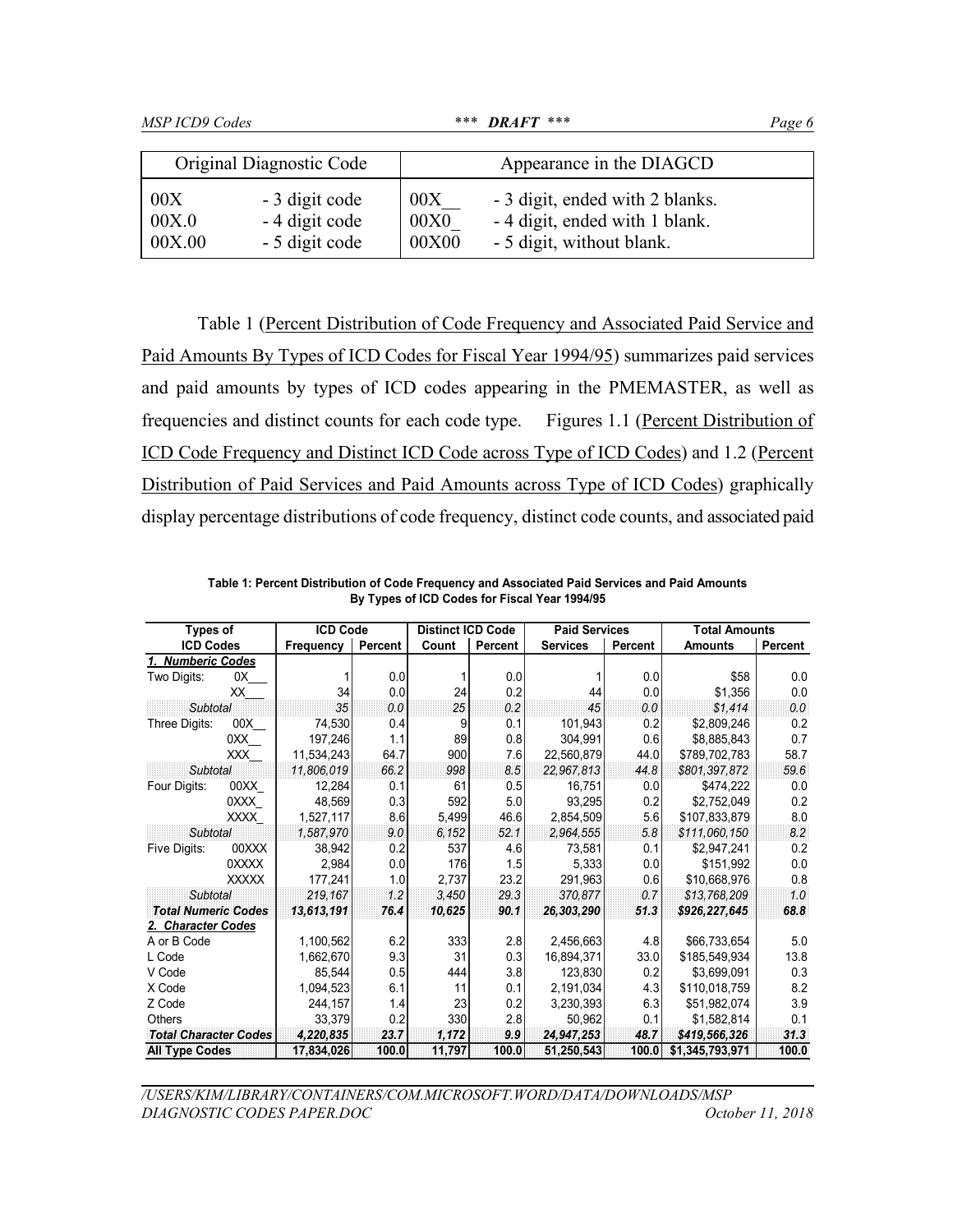services and paid amounts. Both the Table and Figures show different types of ICD codes, frequently used code types, and code types with a higher percentage of paid services and amounts.





*/USERS/KIM/LIBRARY/CONTAINERS/COM.MICROSOFT.WORD/DATA/DOWNLOADS/MSP DIAGNOSTIC CODES PAPER.DOC October 11, 2018*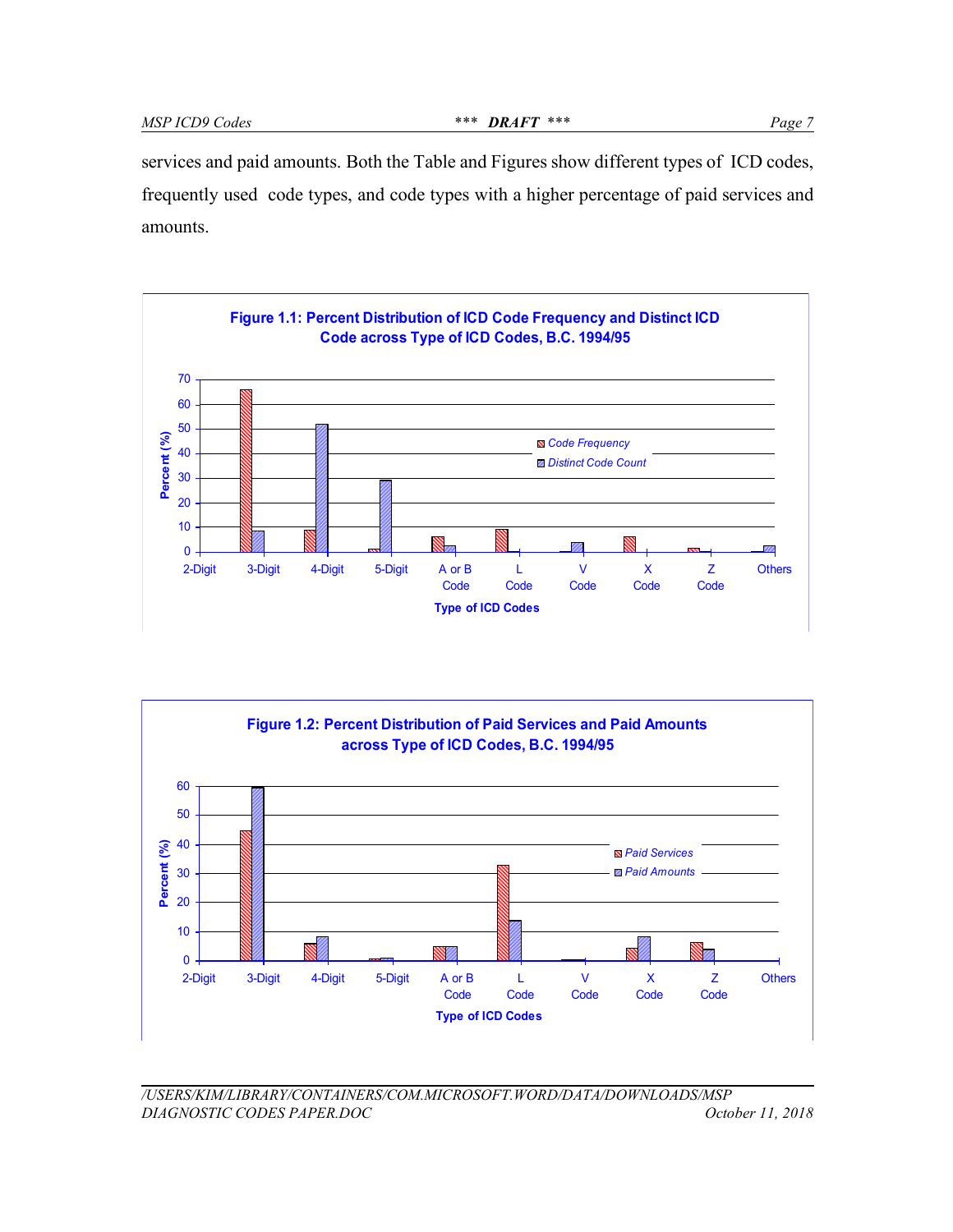The ICD codes in the PMEMASTER are generally divided into two types, the first type being composed of numbers only, and the second type containing a mixture of characters and numbers. Within the numeric codes there are five sub-types of codes, based on the number of digits a code has. As an example 'X' indicates a numeric digit, from 0 to 9, thus code type 'XXXXX' means that this is a five digit numeric code and 'XXXX' refers to four digit numeric code. In order to investigate the role of the digit zero, code sub-types within each code type are further divided, with an emphasis on the position of zero by the different code sub-type. For example, within the five digit numeric codes, 00XXX indicates that at least the first two digits are zeros; 0XXXX means that the first digit is zero but the second one is not zero; XXXXX refers to those five digit codes which do not have zeros in the first two digit positions. The same logic is also applied to two, three, and four digit numeric codes.

The codes with characters (character codes) are divided into seven sub-types, i.e. codes with A or B; with X; with L; with Z, with E; with V; and others. In WHO's official ICD9 listing, only codes starting with V and E are valid 'character' codes. In the PMEMASTER, however, several other character codes were created internally to represent particular services within the MSP, such as X for X-ray examinations, L for LAB tests, Z for anaesthetic, etc.

The purpose of dividing the diagnostic codes in the PMEMASTER into such detailed sub-groups is to investigate: 1) code validity, 2) most frequently used codes and their associated paid services and amounts, and 3) the potential impact of invalid codes. For instance, a valid numeric code must have at least three digits, therefore, two digit numeric codes (0X or XX) are invalid codes; the maximum number of digits in the numeric ICD9 codes is four, therefore, a five digit numeric code is not a valid ICD9 code.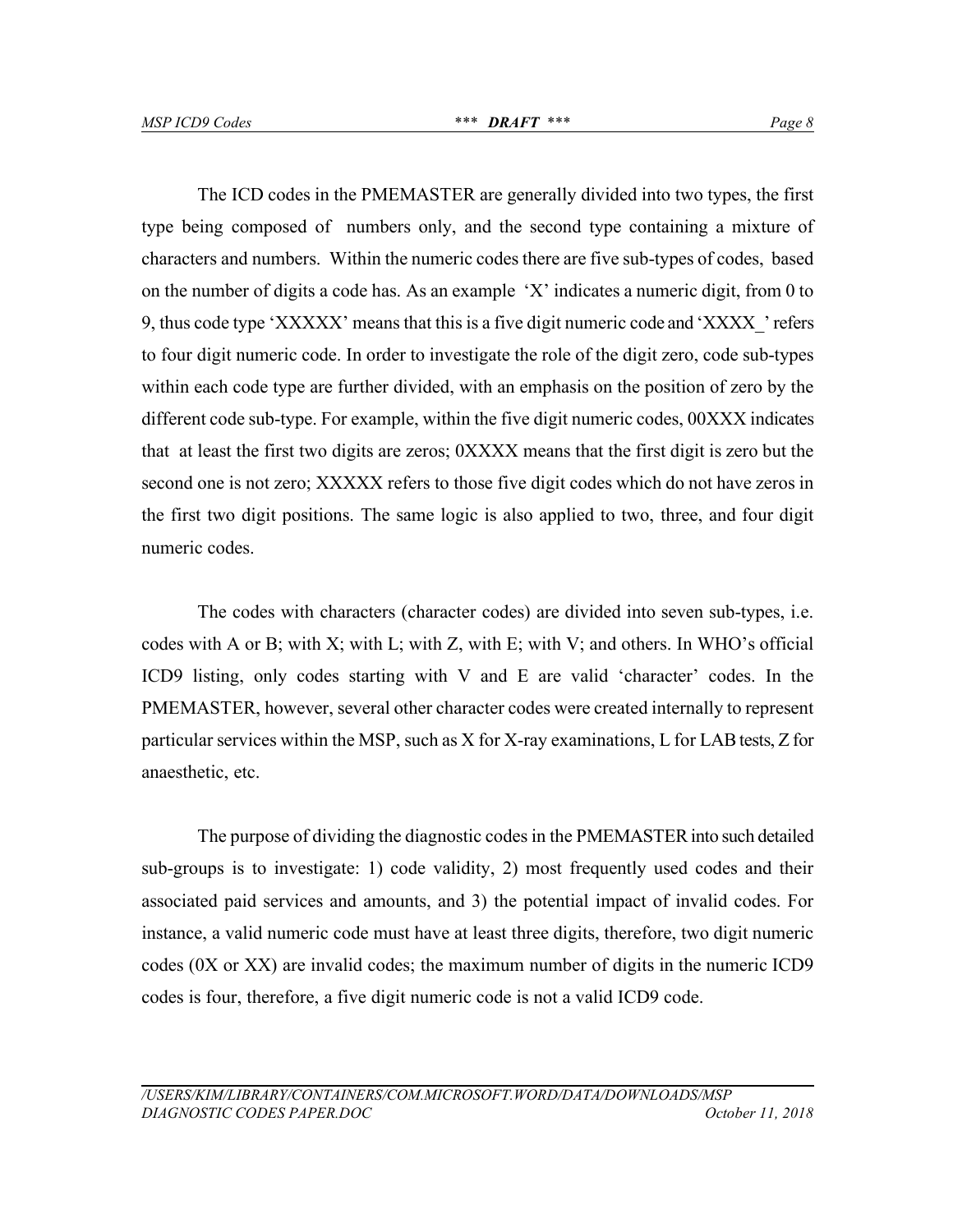The second column of Table 1 contains the frequency of different types of ICD codes and their percentage of the total number of codes used for one fiscal year (1994/95). In general, this column shows how frequently a code type is used by physicians. The most frequently used ICD9 codes in the PMEMASTER, for example, are three digit numeric codes (ie. XXX  $, 0XX$   $, 0XX$  or  $00X$ ) which accounts for more than 66 percent of all types of ICD codes recorded in the PMEMASTER. In addition, the paid services and paid amounts associated with this code type comprise approximately 45 and 60 percent of the totals, respectively, for fiscal year 1994/95. Following the three digit codes, other frequently used ICD codes are L (9.3 percent of all codes), accounting for 33 percent of total paid services and 14 percent of total paid amounts. The other codes represent, as a percentage of all codes, the following: four digit code s(9.0 percent), A and B codes (6.2 percent), and X code (6.1 percent). Five digit and the rest of the character codes were not frequently used codes (3.3 percent of all codes), for which the associated paid services and paid amounts consist of a small proportion of the totals (less than 8 percent of the total services and amounts associated with all codes for fiscal year 1994/95).

On further examinion of Table 1 and Figures 1.1 and 1.2, it is revealed that the percentage distribution of distinct ICD codes shows a different pattern from that of code frequency. The "distinct" here means "unique" ICD code. For example, if an ICD9 code 150 (malignant neoplasm of esophagus) was used twice, the frequency of this code would be two, but the distinct count of this code would be one. Total distinct ICD9 codes appearing in the PMEMASTER for fiscal year 1994/95 amount to 11,797 (Table 1), of which the four digit codes contributed over 50 percent, followed by five digit codes (30 percent) and three digit ones  $(8.5$  percent).

The number of digits in an ICD codes represents the degree of diagnostic detail or specificity. In WHO's ICD9 Tabular Lists, three digit codes are major diagnostic group codes, while four digit codes give more specific diagnostic information. For example, code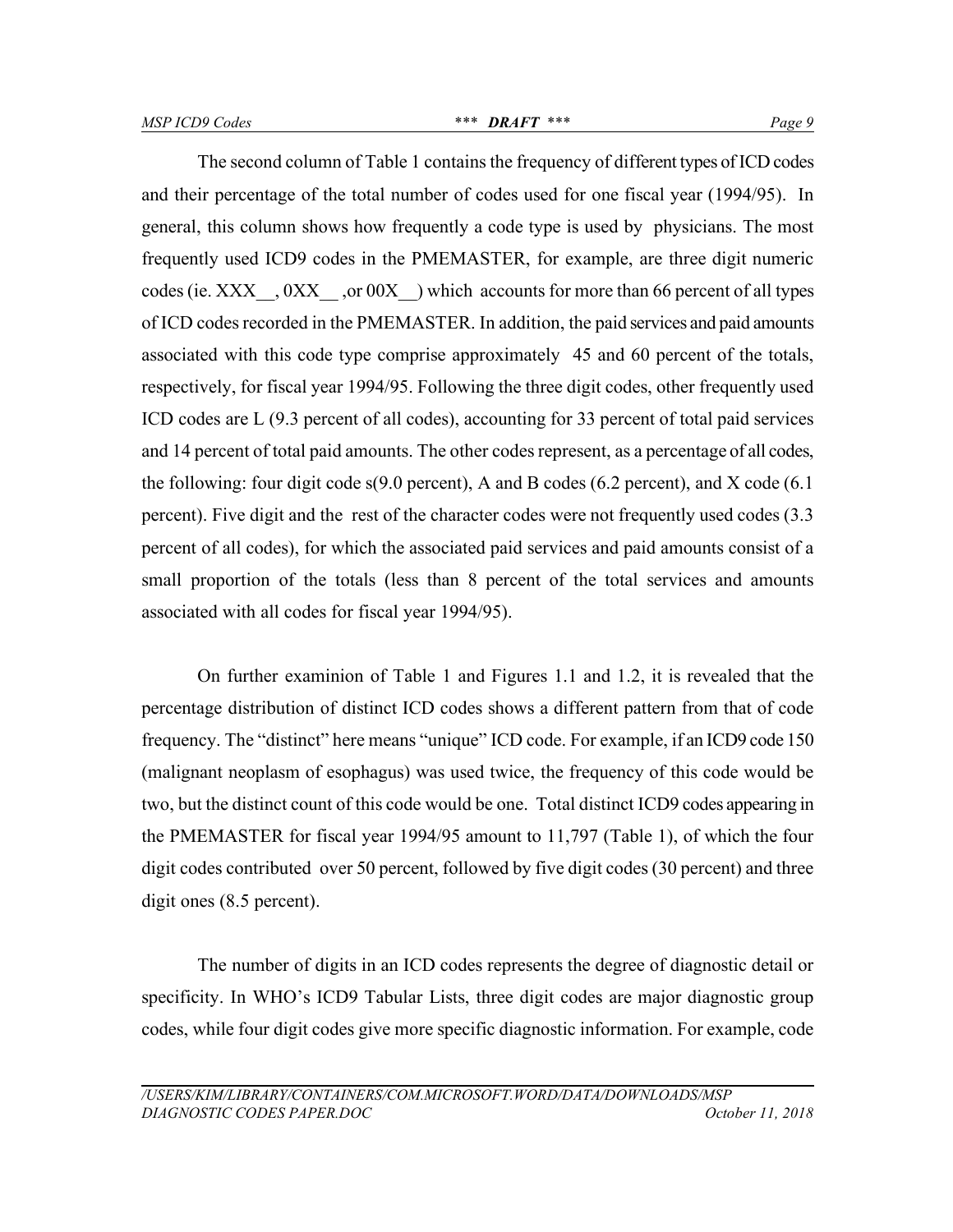150 represents malignant neoplasm of esophagus, a general term including a group of specific malignant neoplasms related to the esophagus, such as malignant neoplasms at cervical esophagus (1500), thoracic esophagus (1501), abdominal esophagus (1502), upper third of the esophagus (1503), middle third of the esophagus (1504), lower third of the esophagus (1505), etc. These specific diagnoses are indicated by the fourth digit. It is reasonable to assume that the details of diagnosis given by a physician in an office visit encounter (also known as ambulatory care service) will not only depend on general examination, but also, to a large extent, the evidence from a series of associated tests such as Lab tests, X-ray examinations, and so on. Therefore, it is expected that most of the diagnoses given by family physicians at the time of an office visit will be more general rather than specific because of the lack of enough clinical and pathological evidence for detailed and specific diagnoses. This means that most of the ICD9 codes used by physicians for office visits will be three digit (group diagnoses) rather than four digit (specific diagnoses). Our data confirmed the hypothesis that the most frequently used diagnostic codes (codes with higher frequency, see Table 1 and Figure 1.1) are the three digit ones and are associated with the largest proportion of paid services and amounts.

A conlusion is that the pattern of the ICD code types recorded in the PMEMASTER reflects the characteristics of ambulatory care services in which three digit codes are the most frequently used.

An unusual finding from this analysis is that there is a small proportion of five digit numeric codes existing in the PMEMASTER. As we know, there are no five digit numeric ICD9 codes in the WHO's official ICD9 tabular listing. The potential explanations for their existence would be that either they are not valid codes (mistakes made by physicians) or they belong to another coding system for diagnostic classification, such as ICD9-CM (International Classification of Disease, 9th Version, Clinical Modification). If the latter is true, the ICD codes in the PMEMASTER are a mixture of different coding systems.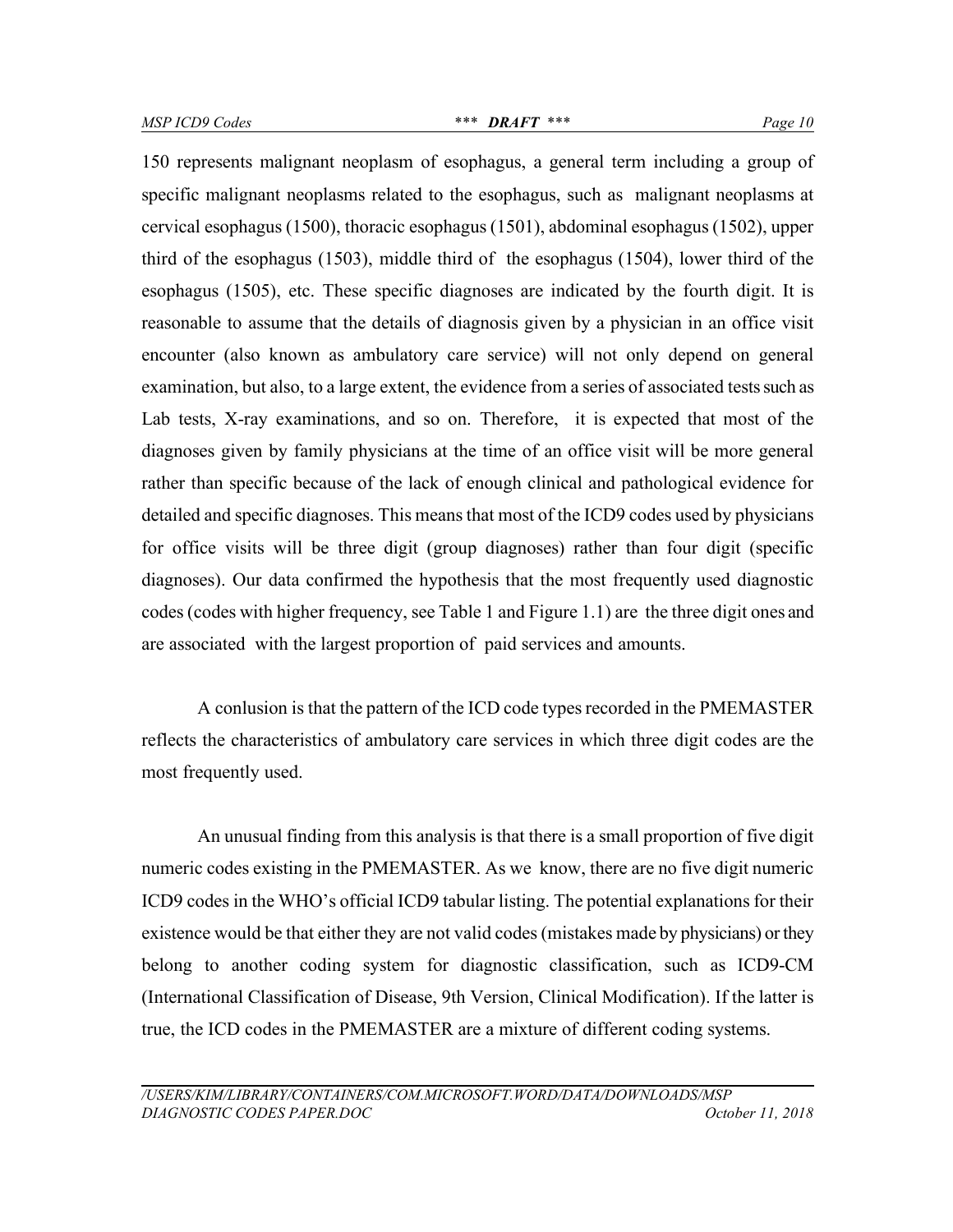#### *2. Diagnostic Codes in PMEMASTER - Are they valid?*

As shown in Table 1 and Figures 1.1 and 1.2, the most frequently used types of diagnostic codes in the PMEMASTER are the three digit numeric and L codes, which account for more than 75 percent of total codes recorded in the data, and over 77 percent of total paid services in one fiscal year. If these codes are valid (based on whether they exist in the official ICD9 listing or not), then we can, with a certain amount of confidence, fullfil diagnostic-code-specific service and expenditure requests by users who want to use the MSP diagnostic information. In order to confirm the validity of these codes, a computerized version of the official ICD9 listing is needed to match all existing ICD codes in the PMEMASTER. Fortunately, a SAS data set, named SASDATA.DIAGCODE, contains a full list of WHO's official ICD9 codes. Table 2.1 (Percent Distribution of Distinct ICD Codes in....) presents percentage distribution of the different code types in the SASDATA.DIAGCODE. There are a total of 7,137 distinct ICD codes contained in the SASDATA.DIAGCODE, of which the four digit numeric codes account for over 72 percent, followed by the 3 digit numeric codes (12.8 percent) and those with the character  $V$  (8.6) percent). It is surprising to find, however, that there are a few of the five digit numeric codes in this list as they should not exist in an official ICD9 list. Therefore, the codes in the SASDATA.DIAGCODE are probably inter-mixed with other coding systems, such as ICD9- CM, which contains five digit numeric codes.

| in SASDATA.DIAGCODE*, for Fiscal Year 1994/95                                |                       |         |  |  |  |  |  |
|------------------------------------------------------------------------------|-----------------------|---------|--|--|--|--|--|
| <b>Type of Code</b>                                                          | <b>Distinct Count</b> | Percent |  |  |  |  |  |
| 3 Digit Numeric Code (XXX )                                                  | 912                   | 12.8    |  |  |  |  |  |
| 4 Digit Numeric Code (XXXX)                                                  | 5,176                 | 72.5    |  |  |  |  |  |
| 5 Digit Numeric Code (XXXXX)                                                 | 359                   | 5.0     |  |  |  |  |  |
| Code with Z Character (Anaesthetic)                                          |                       | 0.0     |  |  |  |  |  |
| Code with L Character (LAB Tests)                                            |                       | 0.0     |  |  |  |  |  |
| Code with A or B Characters                                                  | 52                    | 0.7     |  |  |  |  |  |
| Code with V Character                                                        | 615                   | 8.6     |  |  |  |  |  |
| Code with X Character (X-ray)                                                |                       | 0.0     |  |  |  |  |  |
| <b>Other Character Codes</b>                                                 | 20                    | 0.3     |  |  |  |  |  |
| <b>All Types</b>                                                             | 7,137                 | 100.0   |  |  |  |  |  |
| * It is a SAS format dataset containing a list of WHO's official ICD9 codes. |                       |         |  |  |  |  |  |

**Table 2.1: Percent Distribution of Distinct ICD Codes**

*/USERS/KIM/LIBRARY/CONTAINERS/COM.MICROSOFT.WORD/DATA/DOWNLOADS/MSP DIAGNOSTIC CODES PAPER.DOC October 11, 2018*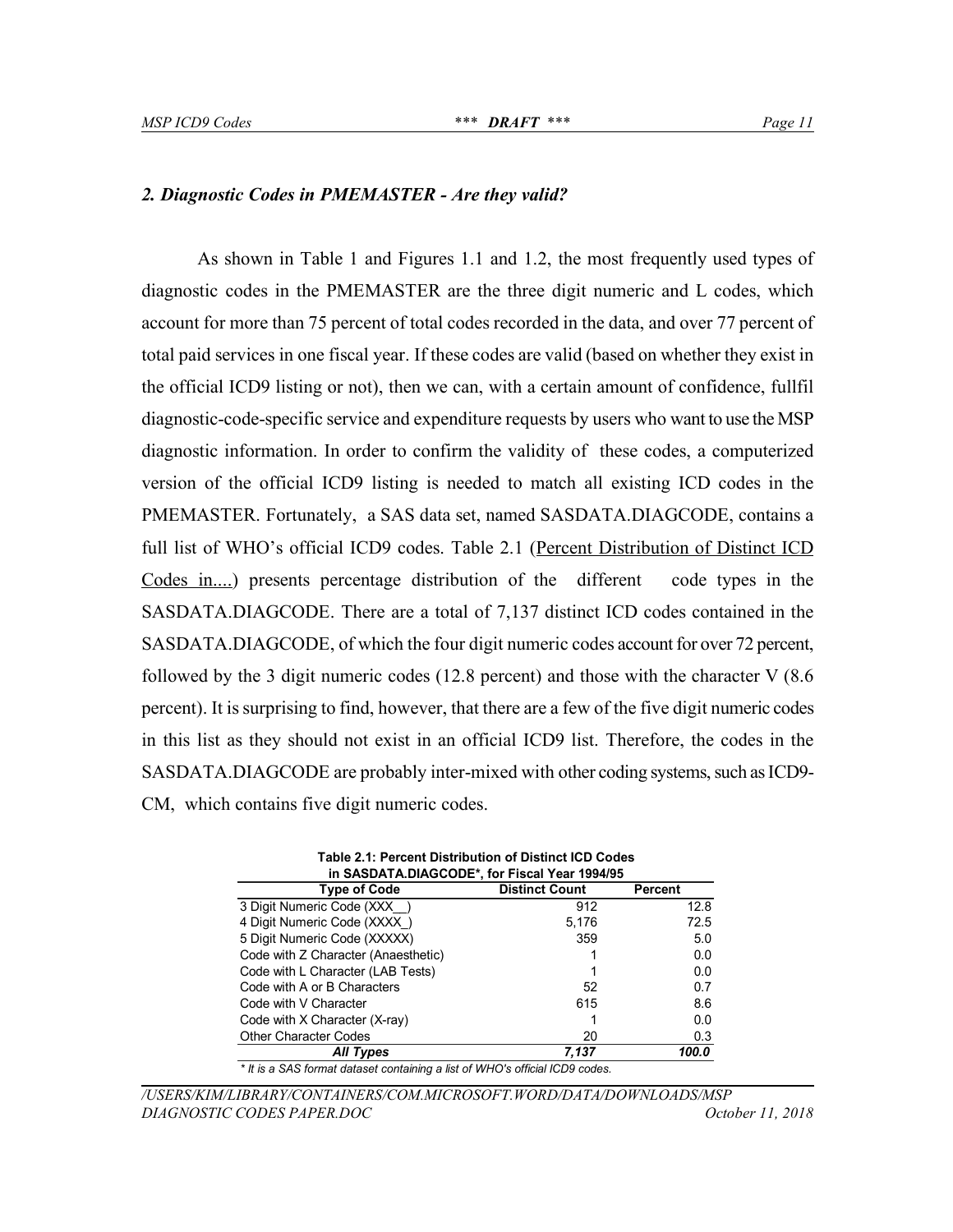Table 2.2 (Matches between All Distinct ICD Codes in PMEMASTER...) is the comparison between all distinct ICD codes contained in the SASDATA.DIAGCODE (hereafter referred to as the *standard*) and those contained in the PMEMASTER (for all claims submitted for fiscal year 1994/95). The first column in the Table presents the code types, the second and third columns show the number of distinct codes in the PMEMASTER that match to the *standard* list and associated paid services. Columns four and five contain the same information for those codes which do not match to the *standard* and the last two columns are the summary for all codes in the PMEMASTER for 1994/95.

| Fiscal Year 1994/95          |            |          |                                  |       |       |                                      |                 |       |       |                               |                                   |          |  |
|------------------------------|------------|----------|----------------------------------|-------|-------|--------------------------------------|-----------------|-------|-------|-------------------------------|-----------------------------------|----------|--|
| <b>Types of ICD Codes</b>    |            |          | <b>Codes Matched to DIAGCODE</b> |       |       | <b>Codes Not Matched to DIAGCODE</b> |                 |       |       | <b>All Distinct ICD Codes</b> |                                   |          |  |
| <b>In PMEMASTER</b>          | Count      | ℅        | <b>Services</b>                  | ℅     | Count | ℅                                    | <b>Services</b> | %     | Count | ℅                             | <b>Services</b>                   | ℅        |  |
| 2 Digits (XX                 |            |          |                                  |       | 25    | 100.0                                | 45              | 100.0 |       | 25 100.0                      |                                   | 45 100.0 |  |
| 3 Digits (XXX )              |            |          | 912 91.4 22.957.909              | 100.0 | 86    | 8.6                                  | 9,904           | 0.0   | 998   |                               | 100.0 22.967.813 100.0            |          |  |
| 4 Digits (XXXX)              | 4.521 73.5 |          | 2.634.416                        | 88.9  | 1.631 | 26.5                                 | 330.139         | 11.1  |       | 6.152 100.0                   | 2.964.555 100.0                   |          |  |
| 5 Digits (XXXXX)             | 249        | 7.2      | 30.030                           | 8.1   | 3.201 | 92.8                                 | 340.847         | 91.9  |       | 3.450 100.0                   | 370.877 100.0                     |          |  |
| <b>Total Numeric Codes</b>   |            |          | 5,682 53.5 25,622,355            | 97.4  | 4.943 | 46.5                                 | 680.935         | 2.61  |       |                               | 10.625 100.0126.303.290 100.0     |          |  |
|                              |            |          |                                  |       |       |                                      |                 |       |       |                               |                                   |          |  |
| V Code                       |            | 412 92.8 | 121.948                          | 98.5  | 32    | 7.2                                  | 1.882           | 1.5   | 444   | 100.0 <b>1</b>                | 123.830 100.0                     |          |  |
| L Code (LAB)                 |            | 3.2      | 16.744.714                       | 99.1  | 30    | 96.8                                 | 149.657         | 0.9   |       | 31 100.0                      | 16.894.371 100.0                  |          |  |
| X Code (XRay)                |            | 9.1      | 1.891.665                        | 86.3  | 10    | 90.9                                 | 299,369         | 13.7  | 11    | 100.0                         | 2.191.034 100.0                   |          |  |
| Z Code (Anaethesis)          |            | 4.3      | 3.202.355                        | 99.1  | 22    | 95.7                                 | 28.038          | 0.9   |       | 23 100.0                      | 3.230.393 100.0                   |          |  |
| A & B Codes                  | 52         | 15.6     | 2.300.817                        | 93.7  | 281   | 84.4                                 | 155,846         | 6.3   | 333   | 100.01                        | 2.456.663 100.0                   |          |  |
| Other Character Code         |            | 2.1      | 42.064                           | 82.5  | 323   | 97.9                                 | 8,898           | 17.5  | 330   | 100.0                         | 50.962 100.0                      |          |  |
| <b>Total Character Codes</b> | 474        |          | 40.4   24, 303, 563              | 97.4  | 698   | 59.6                                 | 643.690         | 2.6   |       |                               | 1,172 100.0 24,947,253 100.0      |          |  |
| All Types                    |            |          | 6,156 52.2 49,925,918            | 97.4  | 5.641 | 47.8                                 | 1.324.625       |       |       |                               | 2.6 11.797 100.0 51.250.543 100.0 |          |  |

**Table 2.2: Matches between All Distinct ICD Codes in PMEMASTER and SASDATA.DIAGCODE\***

*\* A SAS format dataset containing a full list of official WHO's ICD9 codes.*

 For the two digit code type, none of the total 25 distinct codes match to the *standard*, meaning they do not exist in the *standard*. As for the three digit code type , 912 out of a total of 998 distinct codes (91.4percent) are associated with nearly 100 percent of the paid services and match to the *standard*; 73.5 percent of four digit codes in association with 88.9 percent of services match to the *standard*, while only 7.2 percent of five digit codes with 8.1 percent of total services match to the *standard*. In summary, 53.5 percent of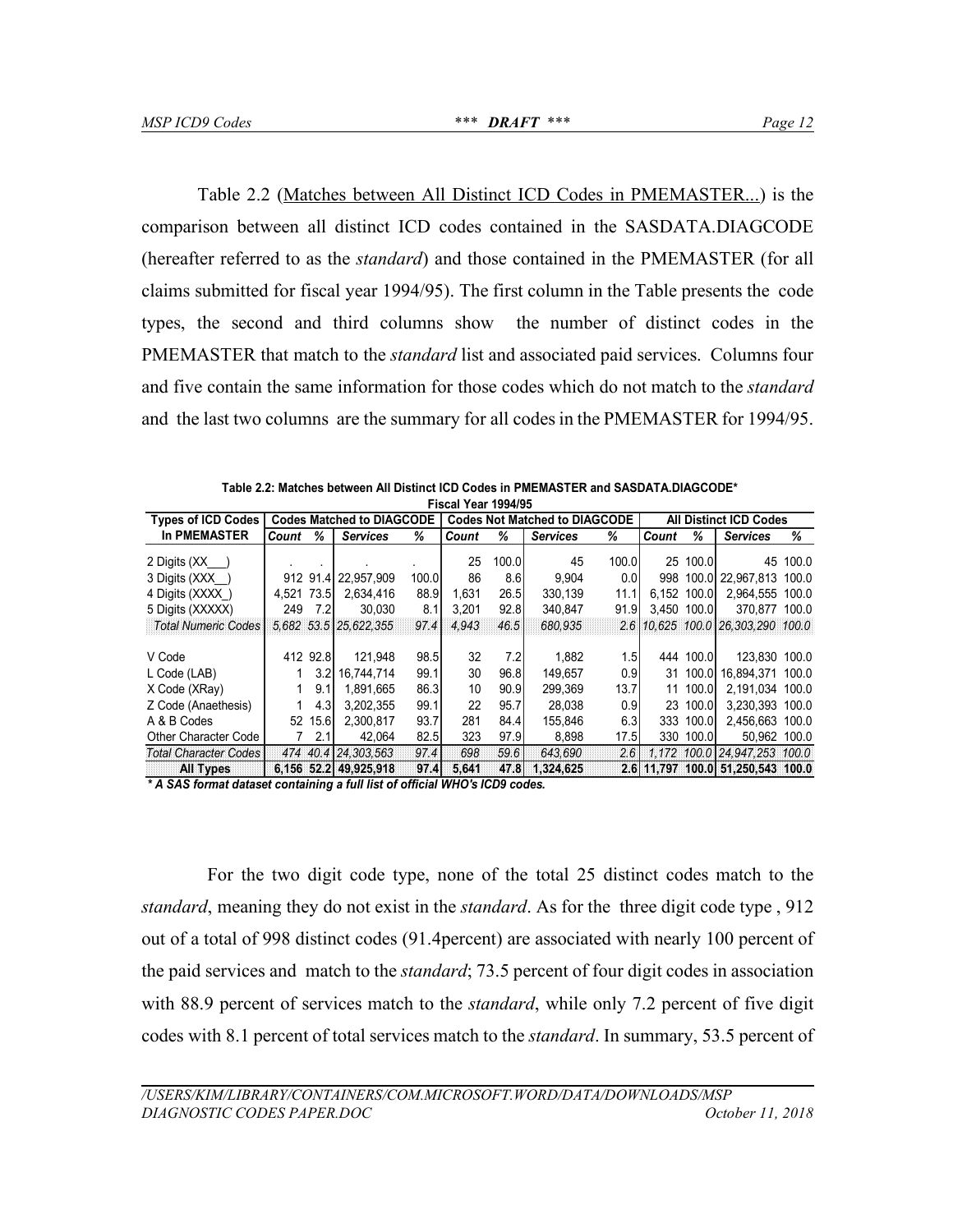all distinct numeric codes match to the *standard*, which contribute to 97.4 percent of total services.

Among character codes, 412 out of 444 V-codes (92.6 percent) match to the *standard*, with 98.5 percent having associated paid services. While the rest of the character codes do not match to the *standard* very well (percent of match ranging from 2.1 percent to 15.6 percent), the paid services associated with the matched codes, however, have a very high percentage match to the total services, ranging from 82.5 percent (other character codes) to 99.1 percent (L-code). In general, about 40.4 percent of all character codes match to the *standard*, but have a high association of 97.4 percent of total paid services.

In summary, there are a total of 11,797 distinct diagnostic codes in the PMEMASTER for fiscal year 1994/95, of which 6,156 (about 52.5 percent) match to the codes contained in the SASDATA.DIAGCODE (total 7,137) which is supposed to be a complete listing of the WHO's official ICD9 codes. The match rate varies by different code types, with the highest rate for V-codes (92.8 percent), followed by three digit numeric codes (91.4 percent), and four digit numeric codes (73.5 percent). Table 2.3 (Comparison of Distinct ICD codes between SASDATA.DIAGCODE and...) shows the percentage of the *standard* codes covered by the PMEMASTER across different code types. In total, 86.3 percent (6,156 out of 7,137) of standard ICD9 codes are covered in the claims data, PMEMASTER. The three digit numeric codes, and the character codes L, Z, and X are 100 percent covered, while 87.3 percent for four digit numeric codes, and 69.4 percent for five

|                              | <b>Distinct ICD9</b> | <b>Matched</b>   | <b>Matched</b> | Associated | Associated  | Associated |
|------------------------------|----------------------|------------------|----------------|------------|-------------|------------|
| <b>Type of Code</b>          | <b>in</b>            | Distinct ICD9 in | Codes          | PHN**      | Service**   | Amounts**  |
|                              | <b>DIAGCODE</b>      | <b>PMEMASTER</b> | Percent        | Percent    | Percent     | Percent    |
| 3 Digit (XXX                 | 912                  | 912              | 100.0          | 99.9       | 100.0       | 100.0      |
| 4 Digit (XXXX)               | 5.176                | 4.521            | 87.3           | 91.0       | 88.9        | 88.1       |
| 5 Digit (XXXXX)              | 359                  | 249              | 69.4           | 7.4        | 8.1         | 10.9       |
| Z Code(Anaesthetic)          |                      |                  | 100.0          | 98.7       | 99.1        | 99.1       |
| L Code(LAB Tests)            |                      |                  | 100.0          | 98.0       | 99.1        | 98.9       |
| A & B Code                   | 52                   | 52               | 100.0          | 93.5       | 93.7        | 92.2       |
| V Code                       | 615                  | 412              | 67.0           | 98.7       | 98.5        | 99.3       |
| X Code (X-ray)               | ٠                    |                  | 100.0          | 83.1       | 86.3        | 88.2       |
| <b>Other Character Codes</b> | 20                   |                  | 35.0           | 80.0       | 82.5        | 70.9       |
| <del>All Tunac</del>         | 7.497<br>--          | <del>6456</del>  | 86 R           | جمه        | $-0.7 - 4.$ | $96 - 5$   |

**Table 2.3: Comparison of Distinct ICD codes between SASDATA.DIAGCODE\* and PMEMASTER for Fiscal Year 1994/95**

*/USERS/KIM/LIBRARY/CONTAINERS/COM.MICROSOFT.WORD/DATA/DOWNLOADS/MSP All Types 7,137 6,156 86.3 96.3 97.4 96.5 Di* H is a SAS format dataset containing a full list of WHO's official ICD9 codes.<br>DLAGNOSTIC CODEGLE PAPERS DRA with those matched ICD9 codes in the PMEMASTER October 11, 2018 *\*\* PHNs, Services, Amounts are associated with those matched ICD9 codes in the PMEMASTER.*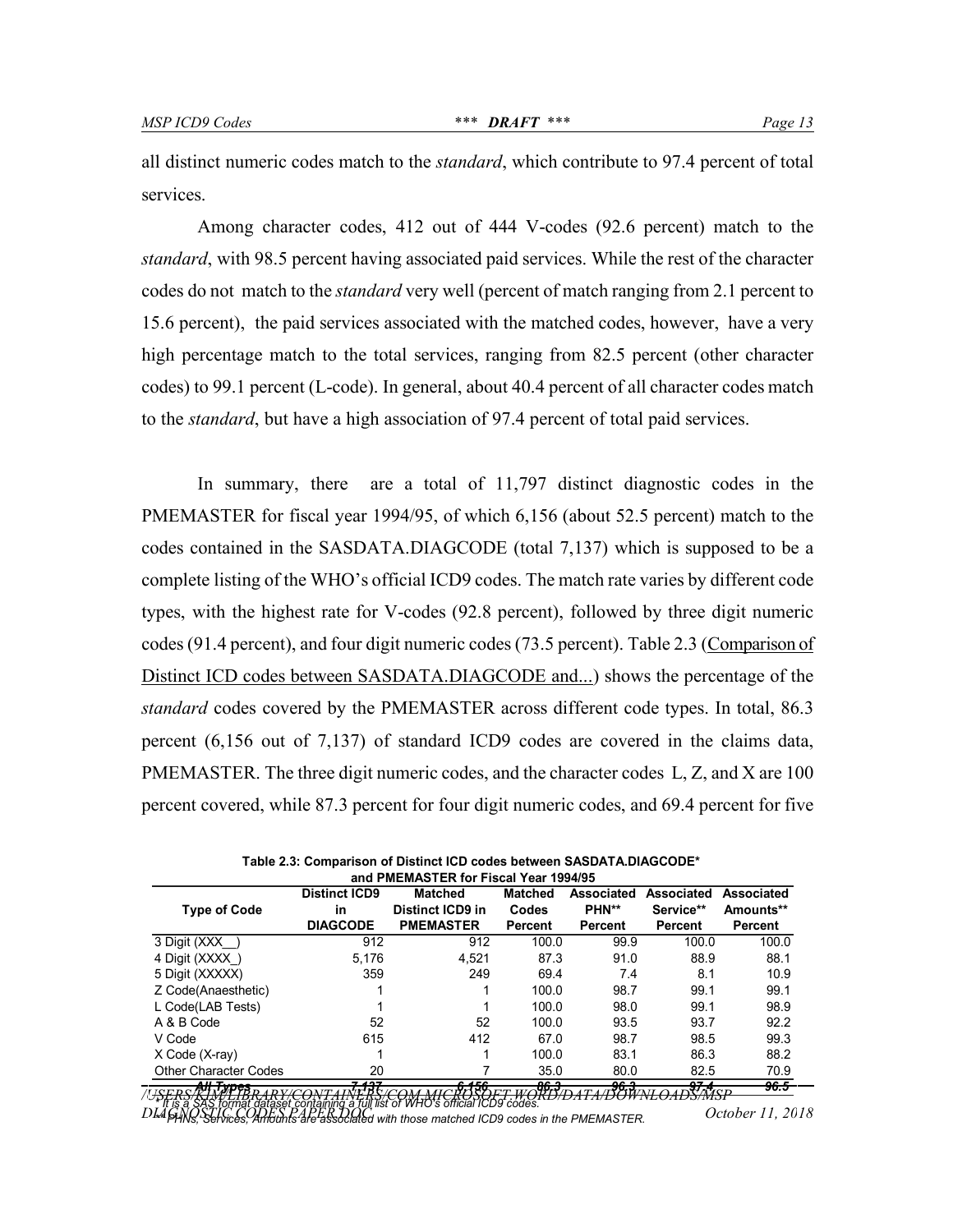digit numeric codes. It is reasonable, therefore, to conclude that the accuracy of those matched codes is satisfied because they cover more than 86 percent of standard ICD9 codes. The assoication of service utilization with diagnostic codes (measured by paid services and paid amounts) is even better because these matched codes are associated with approximate 97 percent of total paid services and total paid amounts for one fiscal year. Total patient counts associated with these matched codes cover about 97 percent of all patients.

#### *3. Using the Diagnostic Codes in PMEMASTER*

To confirm the findings outlined above, it is useful to use some practical examples to analyze the quality of the ICD codes in the PMEMASTER. Here are three projects related to diagnostic code information which have been recently conducted in PMIM.

#### Project One: Comparison with Manitoba

Manitoba reports service utilization by major ICD9 groups (three digit codes) every year through their annual report. In order to evaluate the accuracy of the ICD codes in the PMEMASTER, the percentage distribution of paid services and paid amounts by major ICD9 groups for British Columbia in fiscal year 1993/94 were compared to Manitoba's 1993/94 annual report. Figures 3.1 (Percent Distribution of Paid Services Across Major ICD9..*.*) and 3.2 (Percent Distribution of Paid Amounts across Major ICD9...) show this comparison.

The major groups were simply created by taking the first three digits from each individual ICD code in the PMEMASTER. The logic behind this truncating is that all the ICD codes in the PMEMASTER are left-justified, and all four and five digit codes are subdivisions of the three digits, and thus can be converted to three digit codes by simply using the first three digits of actual code.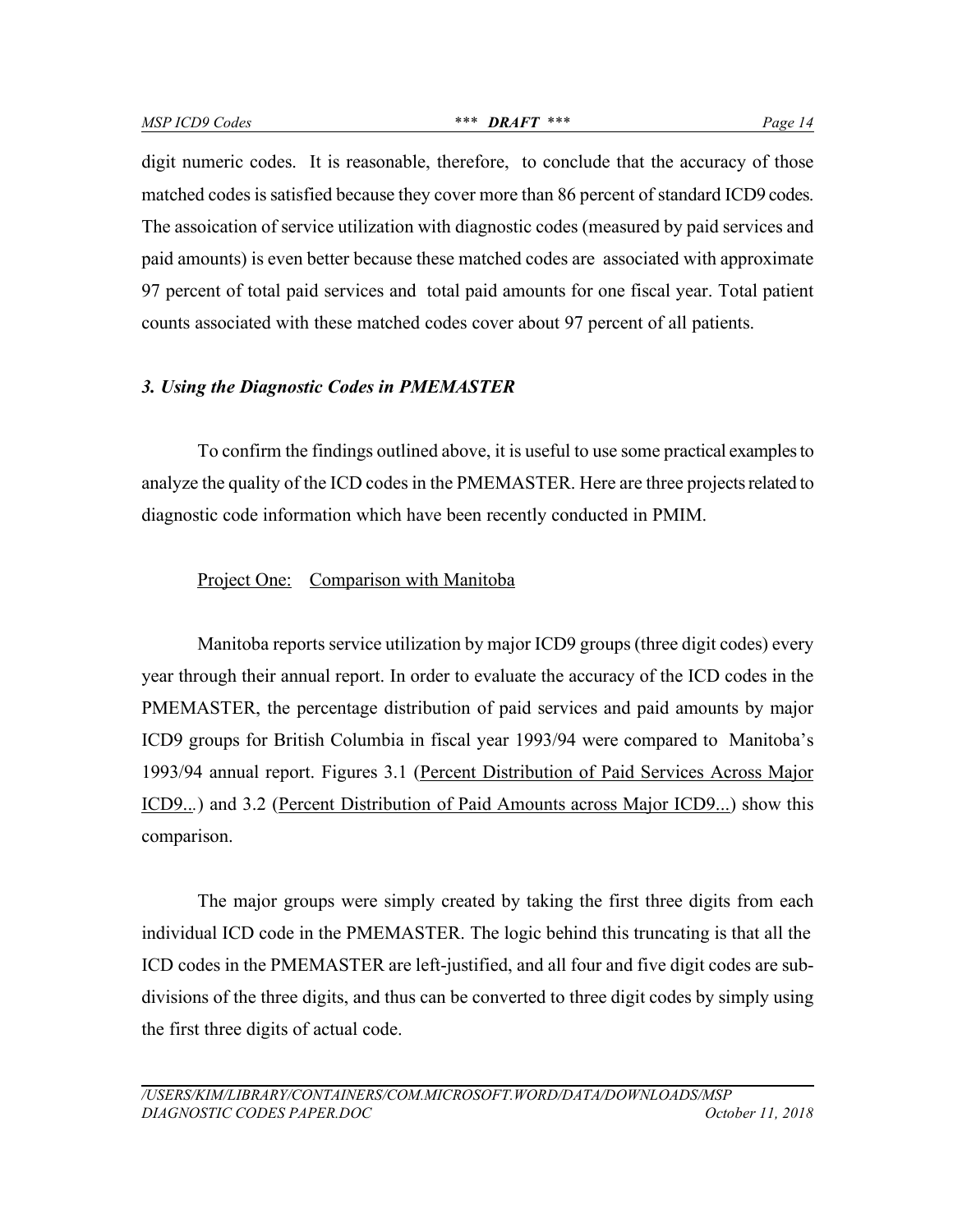



*/USERS/KIM/LIBRARY/CONTAINERS/COM.MICROSOFT.WORD/DATA/DOWNLOADS/MSP DIAGNOSTIC CODES PAPER.DOC October 11, 2018*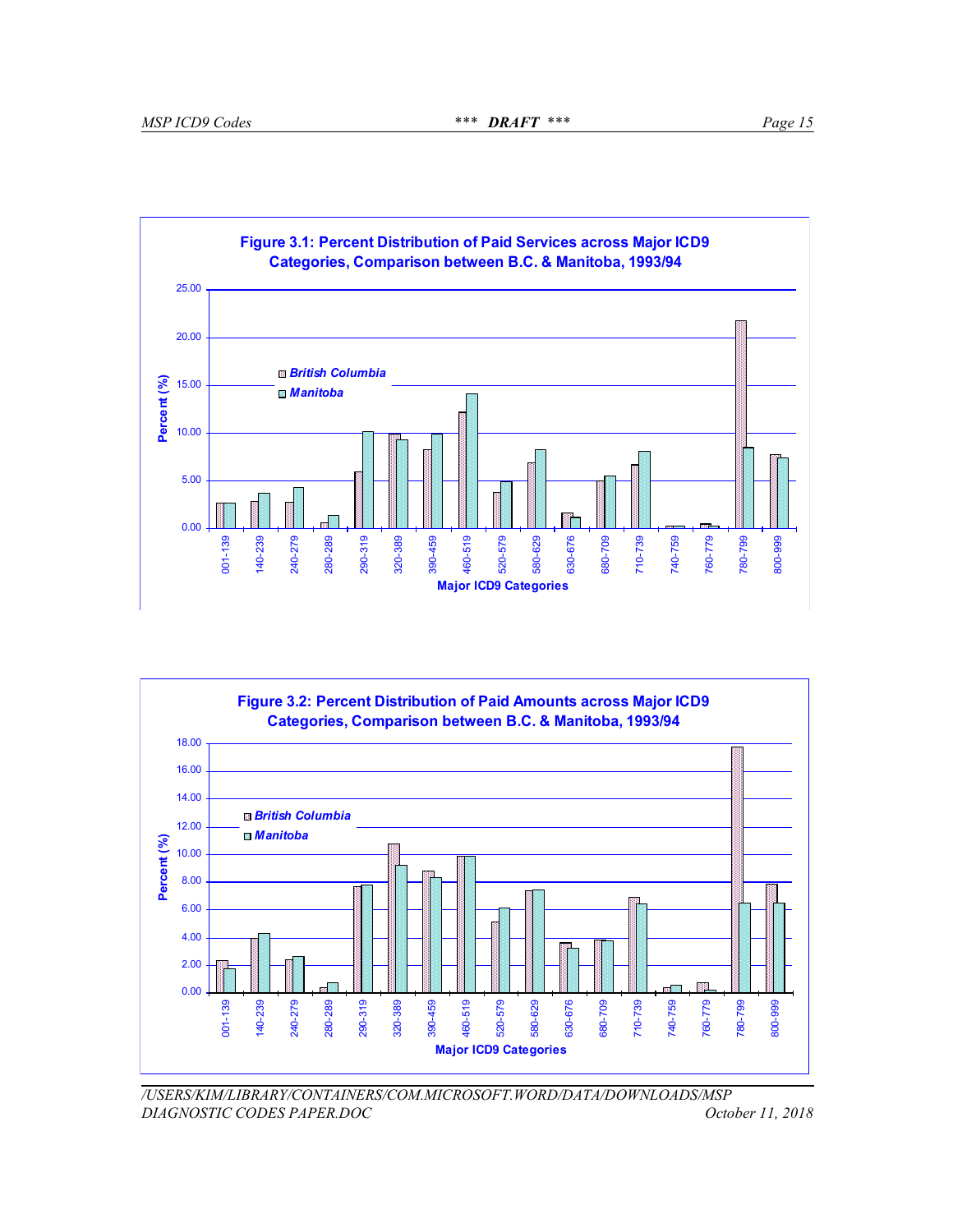The two figures presented a similar pattern in terms of percent distribution of paid services and paid amounts across these major ICD groups between the two provinces, although they are not exactly the same. The interpretation of this similarity is that the service utilization generated by these major diagnoses codes is comparable between these two provinces. In other words, the accuracy of diagnostic information in the PMEMASTER is reliable with the assumption that Manitoba's data is accurate (based on the fact that their data has been published).

The major difference, however, between these two provinces is that the percentage of total paid services and amounts contributed by codes 780-799 for B.C. data are twice those of Manitoba's. Further analyses of this group of codes (the results are not shown) found that there are two major diagnoses categories covered by these codes, i.e. general symptoms (780-789) and nonspecific abnormal findings (790-796). But more than 95% of the contribution to total services and amounts related to this diagnostic group (780 - 799) are from codes 780-789 (general symptoms). It seems, therefore, B.C. physicians are more likely to use this group of ICD codes as a dianoses for these non-specific symptoms.

In summation, this practical example confirms, to some extent, the relative accuracy of the diagnostic information represented by the ICD codes in the PMEMASTER The patterns of percentage distributions of service utilization and paid amounts across major diagnostic groups (represented by the three digit codes) are comparable to Manitoba's.

#### Project Two: Kamloops' Project

Another recent project related to diagnostic information is the Kamloops' Project. The background on this project is the concern last spring about the turbidity of the drinking water in the city of Kamloops being far higher than the Canadian Drinking Water Guide recommended level. The Medical Health Officer suspected that this high turbidity may have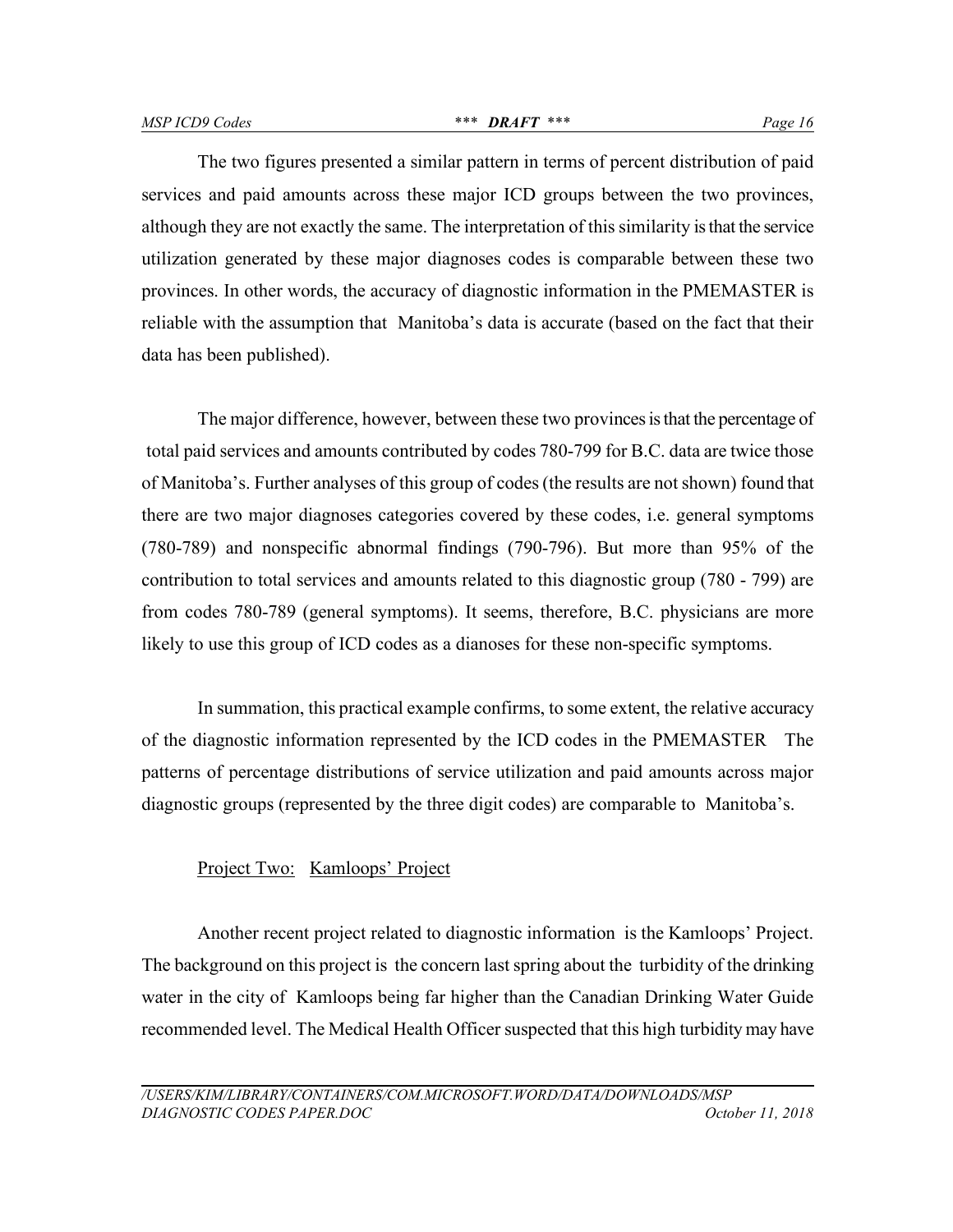caused an endemic outbreak of Gastrointestinal (GI) problems which then caused higher utilization in related GP office visits. He requested a time series analysis of service utilization for GI related office visits with diagnoses represented by ICD9 codes 001-009, 558, and 787. He also suggested that service utilization for Respiratory Infections (RI), ICD9 codes 460-466, be the control group for comparison.

Figure 3.3 (Services Utilization for GP Visits for Respiratory Infections...) presents the time trend of service utilization for respiratory infections on a monthly basis from January 1994 to March 1996 for both Kamloops (Local Health Area 24) and the Province as a whole. There are distinguishable seasonal trends for both Kamloops and the province where the utilization rates rise in the months from late fall through winter to early spring, and drop in the summer months. Logically, this seasonal trend is reasonable because the colder seasons may have a greater affect on people suffering from respiratory infections (including bacteria and virus infections), thus causing a higher utilization rate for R.I. services. The consistent higher utilization rate in Kamloops, in comparison to the Province as a whole, is probably due to the colder winter season in Kamloops. This example shows that the MSP ICD codes capture satisfactory diagnostic information, and therefore indirectly demonstrates that the



*/USERS/KIM/LIBRARY/CONTAINERS/COM.MICROSOFT.WORD/DATA/DOWNLOADS/MSP DIAGNOSTIC CODES PAPER.DOC October 11, 2018*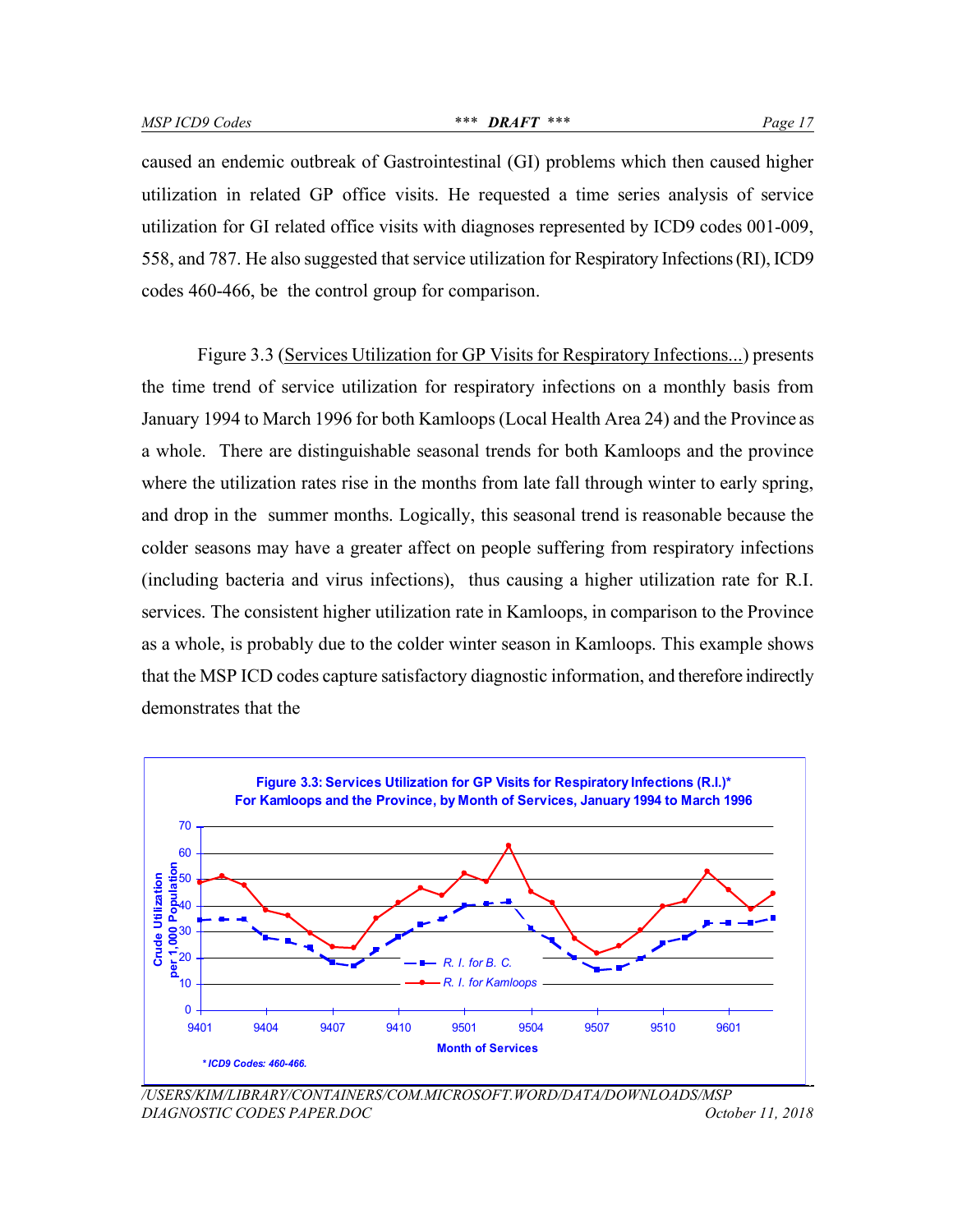<u>.</u>

diagnostic information from the PMEMASTER based on ICD codes are relatively accurate and reliable.

#### Project Three: Revelstoke's Outbreak

In August of 1995, there was an outbreak of a water-borne disease in Revelstoke (Local Health Area 19), British Columbia. The major symptoms were gastrointestinal disorders. According to the theory of Epidemiology, there is an increase of patients with similar symptoms occurring before the first specific diagnosis. In other words, an abnormal increase of patients with similar symptoms in an area may trigger local physicians' attention, causing them to investigate the possibility of a disease outbreak. Therefore, it is expected that an abnormally high service utilization of GPs' office visits will appear in Revelstoke, at the time of the disease outbreak. Figure 3.4 (Paid Services for GPs' Office Visits for Gastrointestinal Illness ...) shows a time series analysis of daily service utilization of GPs' office visits (with a one-week moving average smoothing<sup>1</sup>) for Revelstoke from January of 1994 to June of 1996. The services were extracted from the PMEMASTER, based on a list of three digit diagnostic codes which are related to gastrointestinal illness.

It can be seen that the daily service utilization for Revelstoke has been stable for the last two years, except the time period from the end of July of 1995 to early October of 1995 where there was a significant rise in daily utilization of GI types of services. This pattern is in accordance with the reported local outbreak of water-borne disease in Revelstoke. On the other hand, this analysis has illustrated that the ICD codes in the PMEMASTER do capture, timely and accurately, diagnostic information from GPs' services.

<sup>&</sup>lt;sup>1</sup>One -week moving average is used here to reduce daily fluctuation in service utilization. This is a common statistical method employed in time series analysis. A more detailed explanation can be found in statistical texts.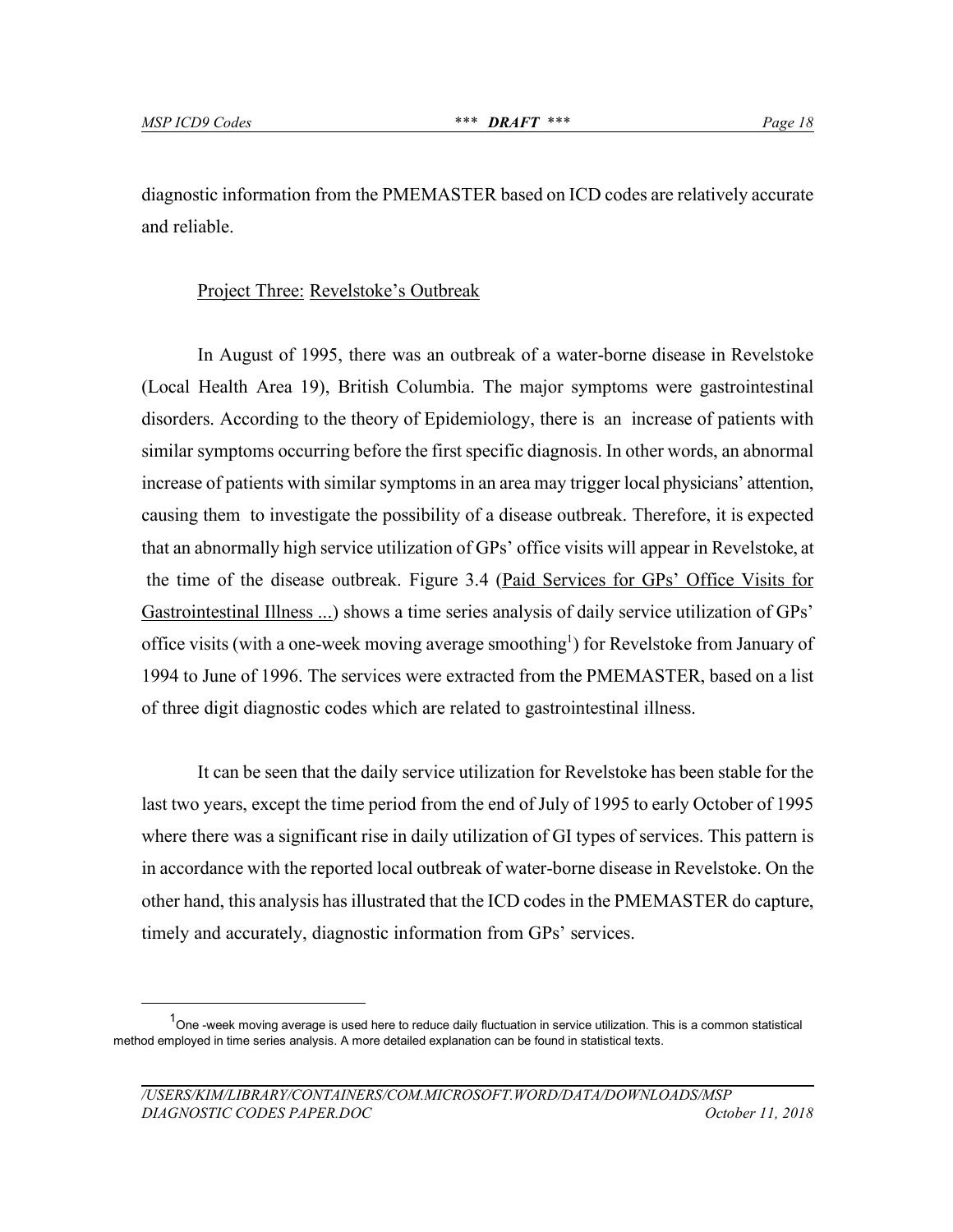

In summary, the investigations previously outlined demonstrated that most of the diagnostic codes in the PMEMASTER are reliable and accurate. This conclusion has been further confirmed by some practical examples which used selected ICD9 codes to query information for particular studies. The codes *per se* have also been extensively examined in terms of their validity. These results integrated together can lead to the following specific conclusions about the ICD codes in the PMEMASTER.

- 1. All ICD codes are left-justified with no blanks in front of the codes.
- 2. The major code types are numeric (mainly 3, 4, and 5 digits), and character codes (mainly L,X,V,Z,A and B).
- 3. All standard WHO's three digit numeric codes and L, X, V,Z, A and B character codes are included in the PMEMASTER; about 87% of all standard four digit, 70% of all standard five digit, and 67% of all standard V codes are covered in the PMEMASTER. Overall, about 87% of all standard ICD9 codes are contained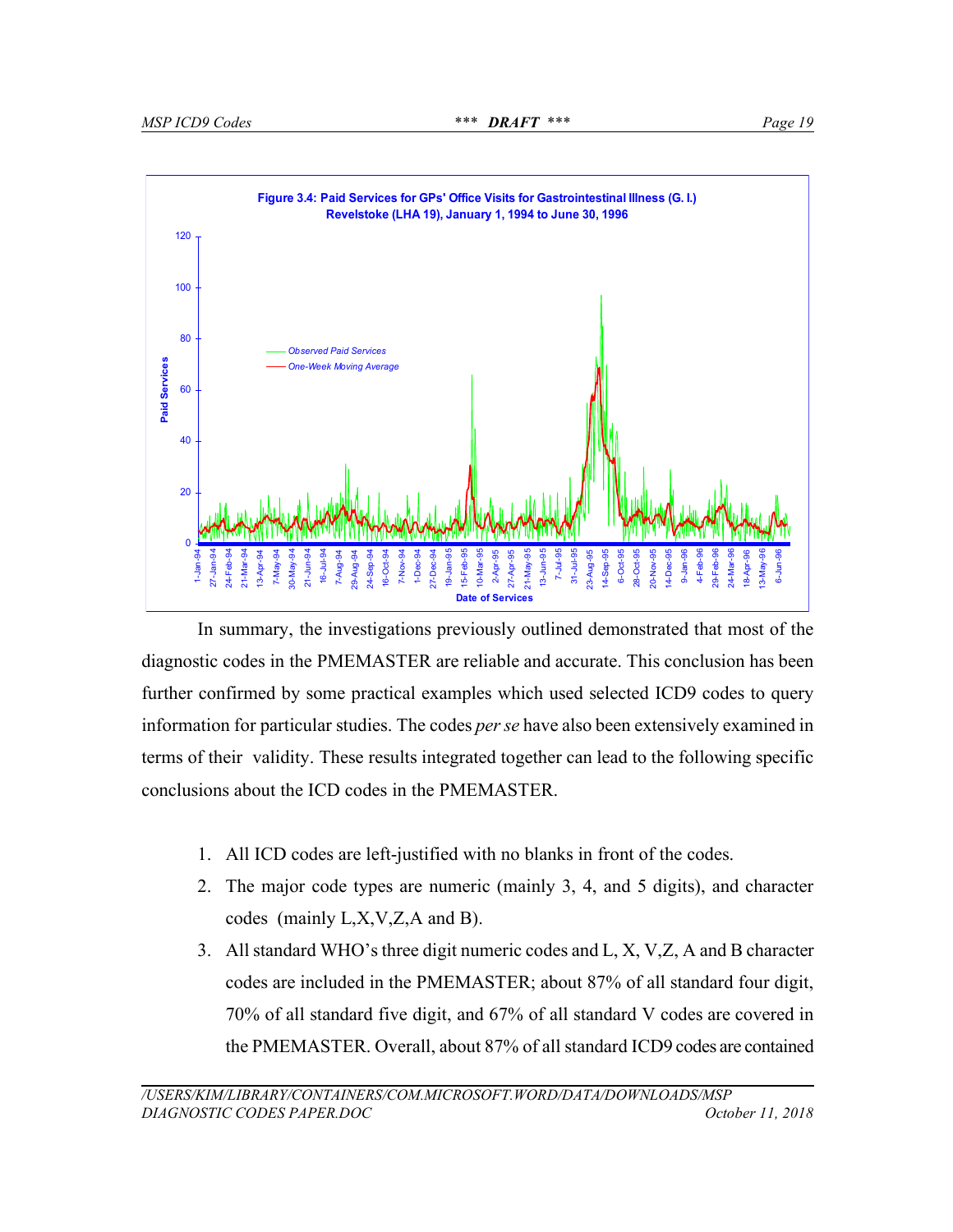in the PMEMASTER.

- 4. Overall, more than 96% of paid services and paid amounts are associated with those ICD codes in the PMEMASTER which match to the standard list. Particularly, those matched three digit numeric codes and Z, L and V codes contribute to more than 98% of total services and paid amounts which are associated with these codes respectively while the matched four digit codes account for about 88% of total services and amounts associated with all four digit numeric codes (i.e. matched and unmatched four digit numeric codes).
- 5. The accuracy and reliability of diagnostic codes in the PMEMASTER are generally satisfactory.

#### *4. Invalid Diagnostic Codes in the PMEMASTER - What do they look like?*

The results previously outlined revealed that quite a few of the diagnostic codes (5,641 out of 11,797, about 48 percent, see Table 2.2) recorded in the PMEMASTER do not match to the standard ICD9 list. Although the paid services, amounts and patients associated with them are insignificant (less than 5 percent, see Table 2.3), it is still worthwhile investigating the potential reasons behind these unmatched codes.

#### 4.1 Diagnostic Codes in the PMEMASTER: ICD9 or ICD9-CM?

One of the unexpected results from the analyses of code types contained both in the PMEMASTER and SASDATA.DIAGCODE is that there are a certain number of five digit numeric codes, which are invalid in WHO's official ICD9 list. However, another coding schedule, entitled ICD9-CM (International Classification of Diseases, 9th Version, Clinical Modification) contains valid five digit numeric codes. The ICD9-CM, a modified ICD9, was originally created in the United States based on WHO's ICD9, and published by the National Center for Health Statistics (NCHS) for American use. The intent of this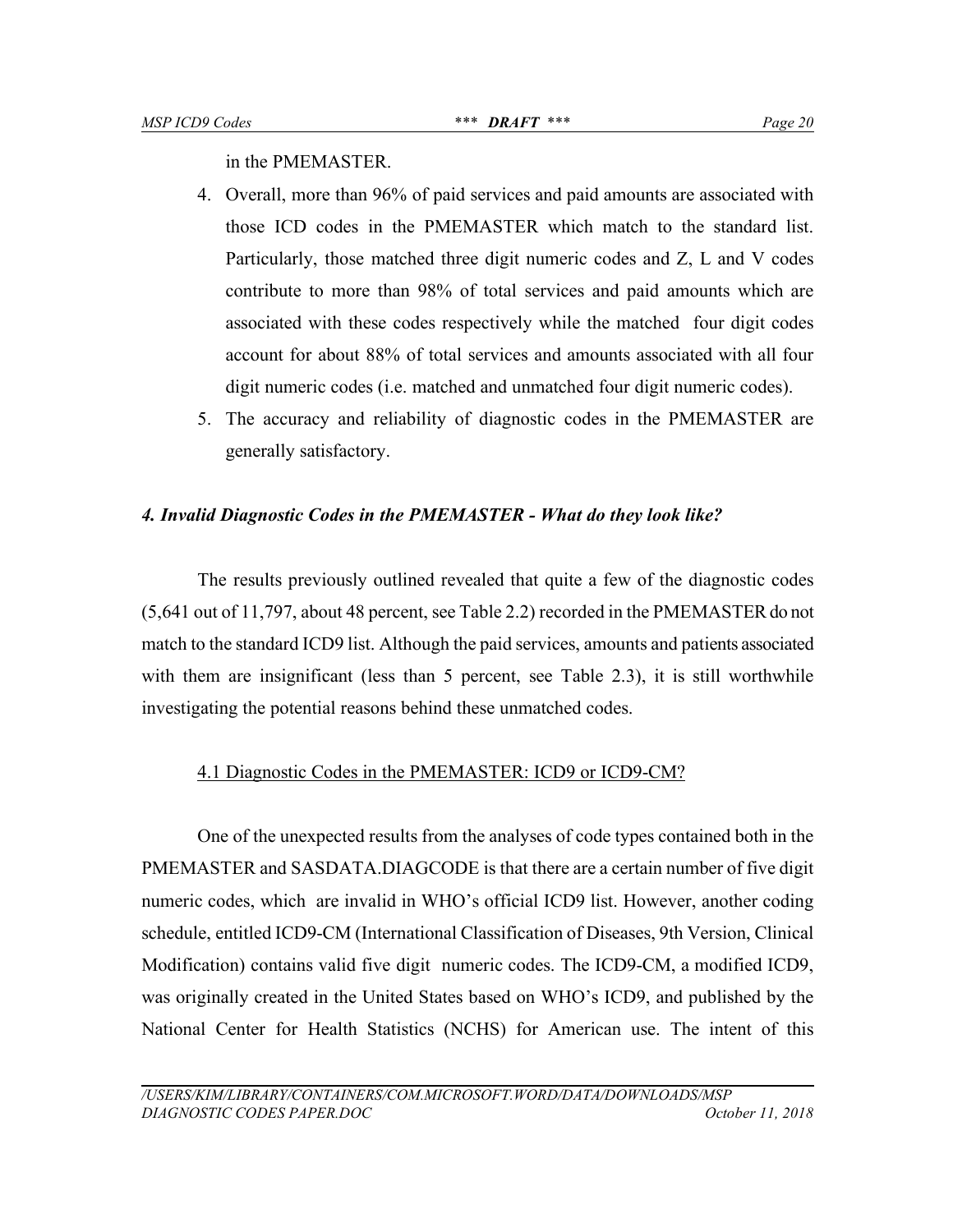modification is to use the ICD9-CM as a tool in the area of classification of morbidity data for indexing of medical records; medical care reviews; ambulatory and other medical care programs; and for basic health statistics. To describe the clinical picture of the patient, the diagnostic codes must be more precise than those the WHO requires (their major concern being for statistical groupings and trend analysis). As a result, the disease classification in the ICD9-CM has been expanded to include health-related conditions and provide a greater specificity at the fifth digit level of detail. These fifth digits are not optional; they are intended for use in recording the information substantiated in the clinical record. The modification of ICD9 to ICD9-CM can be summarized as follows:

- 1) Three-digit codes:
	- their categories, contents, and sequence are unchanged from ICD9,
	- no new three-digit codes are created,
	- those three-digit ICD9 codes, not having a fourth digit, are subdivided to four digits, where necessary, to add clinical detail and isolate terms for clinical accuracy,
- 2) Four-digit codes:
	- an extra one digit is added to MOST of the existing four-digit rubrics to create five-digit codes in order to achieve the desired detail,
	- a few of the new four digit codes unique to ICD9-CM were created based on the existing ICD9 three-digit codes when the necessary detail could not be accommodated by the addition of a fifth digit subclassification on the existing four digit code. These new four digit codes are marked with a special symbol. There are a total of 28 three-digit codes from which new four-digit codes were created.

Therefore, the major difference between ICD9 and ICD9-CM is that the former does not have five-digit numeric codes, but the latter does. In addition, ICD9-CM has a few four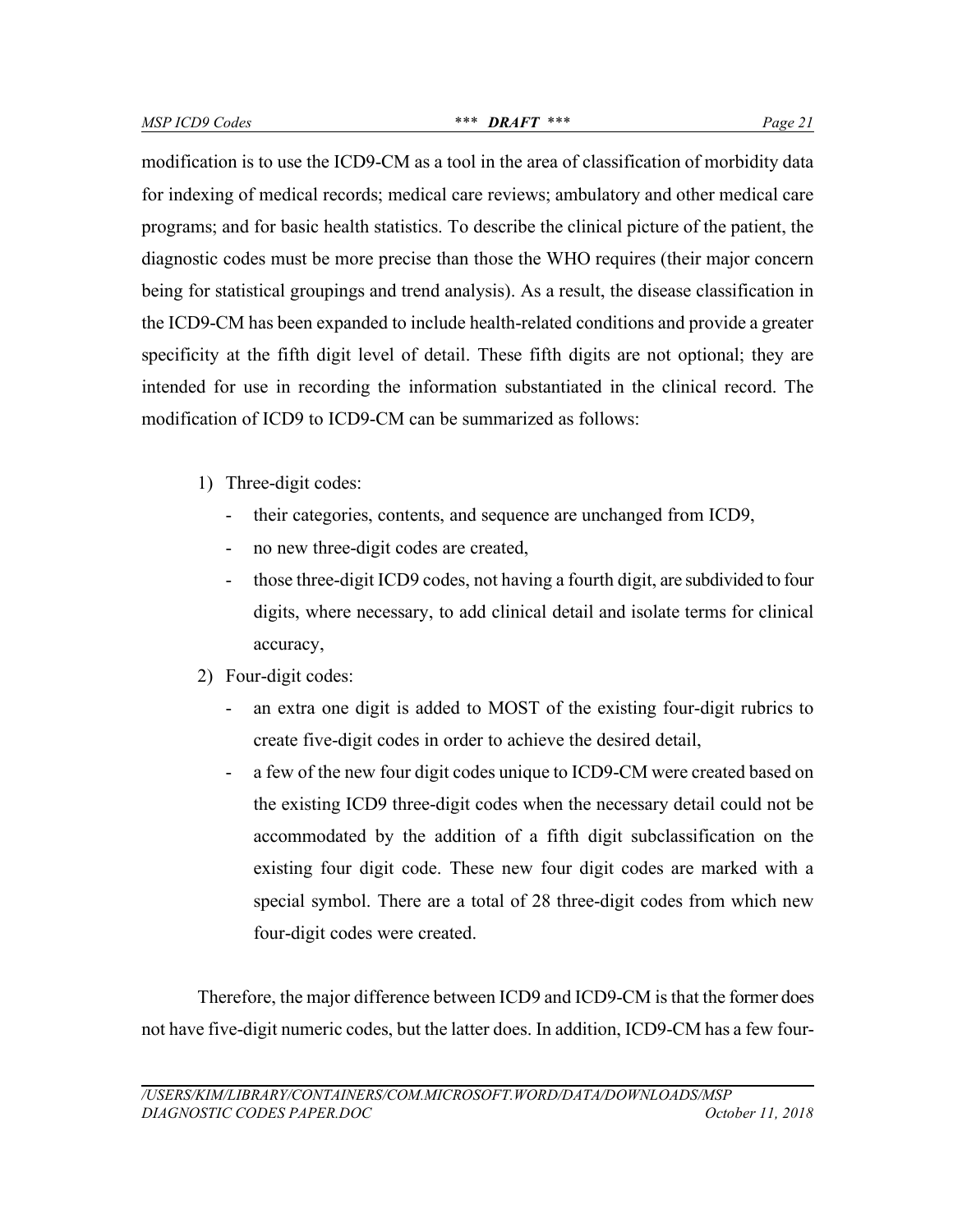digit numeric codes which do not exist in ICD9. However, all ICD9-CM codes can be collapsed back to ICD9. Therefore the conclusion drawn is that the diagnostic codes contained in both SASDATA.DIAGCODE and PMEMASTER may be ICD9-CM, or at least a mixture of ICD9 and ICD9-CM.

Further examination of those diagnostic codes unmatched in the PMEMASTER found that a certain number of these codes are valid ICD9-CM codes. Table 4.1(Segment of Diagnostic Codes in the PMEMASTER Which Do Not Match...) lists a segment of these unmatched codes.

| SASDATA.DIAGCODE, FISCAL TEAT 1994/95 |                                 |                               |  |  |  |  |  |  |
|---------------------------------------|---------------------------------|-------------------------------|--|--|--|--|--|--|
| <b>Unmatched but</b>                  | <b>Unmatched but Unique</b>     | Unmatched and Invalid         |  |  |  |  |  |  |
| <b>Valid ICD9-CM Codes</b>            | <b>ICD9-CM Four Digit Codes</b> | <b>ICD9 and ICD9-CM Codes</b> |  |  |  |  |  |  |
| 00320                                 | 2508                            | 00100                         |  |  |  |  |  |  |
| 00321                                 | 3124                            | 00107                         |  |  |  |  |  |  |
| 00322                                 | 4419                            | 00110                         |  |  |  |  |  |  |
| 00324                                 | 6442                            | 00112                         |  |  |  |  |  |  |
| 00841                                 | 8009                            | 00117                         |  |  |  |  |  |  |
| 00842                                 | 8016                            | 00118                         |  |  |  |  |  |  |
| 00849                                 | 8046                            | 0012                          |  |  |  |  |  |  |
| 01000                                 | 8047                            | 00122                         |  |  |  |  |  |  |
| 01100                                 | 8138                            | 00125                         |  |  |  |  |  |  |
| 01101                                 | 8238                            | 0013                          |  |  |  |  |  |  |
| 01140                                 | 8239                            | 00132                         |  |  |  |  |  |  |
| 0132                                  | 8518                            | 00133                         |  |  |  |  |  |  |
| 0133                                  | 8523                            | 00135                         |  |  |  |  |  |  |
| 0136                                  | 9415                            | 0014                          |  |  |  |  |  |  |
|                                       |                                 |                               |  |  |  |  |  |  |

| Table 4.1: Segment of Diagnostic Codes in the PMEMASTER Which Do Not Match to |
|-------------------------------------------------------------------------------|
| SASDATA.DIAGCODE, Fiscal Year 1994/95                                         |

In summary, the following findings were found for those unmatched codes:

- 1) Approximately 83% of all unmatched codes (4,682 out of 5,641) are not in the listings of either ICD9 and ICD9-CM.
- 2) Approximately 16% of all unmatched codes (902 out of 5,641) are valid ICD9- CM codes.
- 3) Approximately 0.2% of all unmatched codes (12 out of 5,641) are unique ICD9- CM four digits codes (newly created four digits codes in ICD9-CM, but not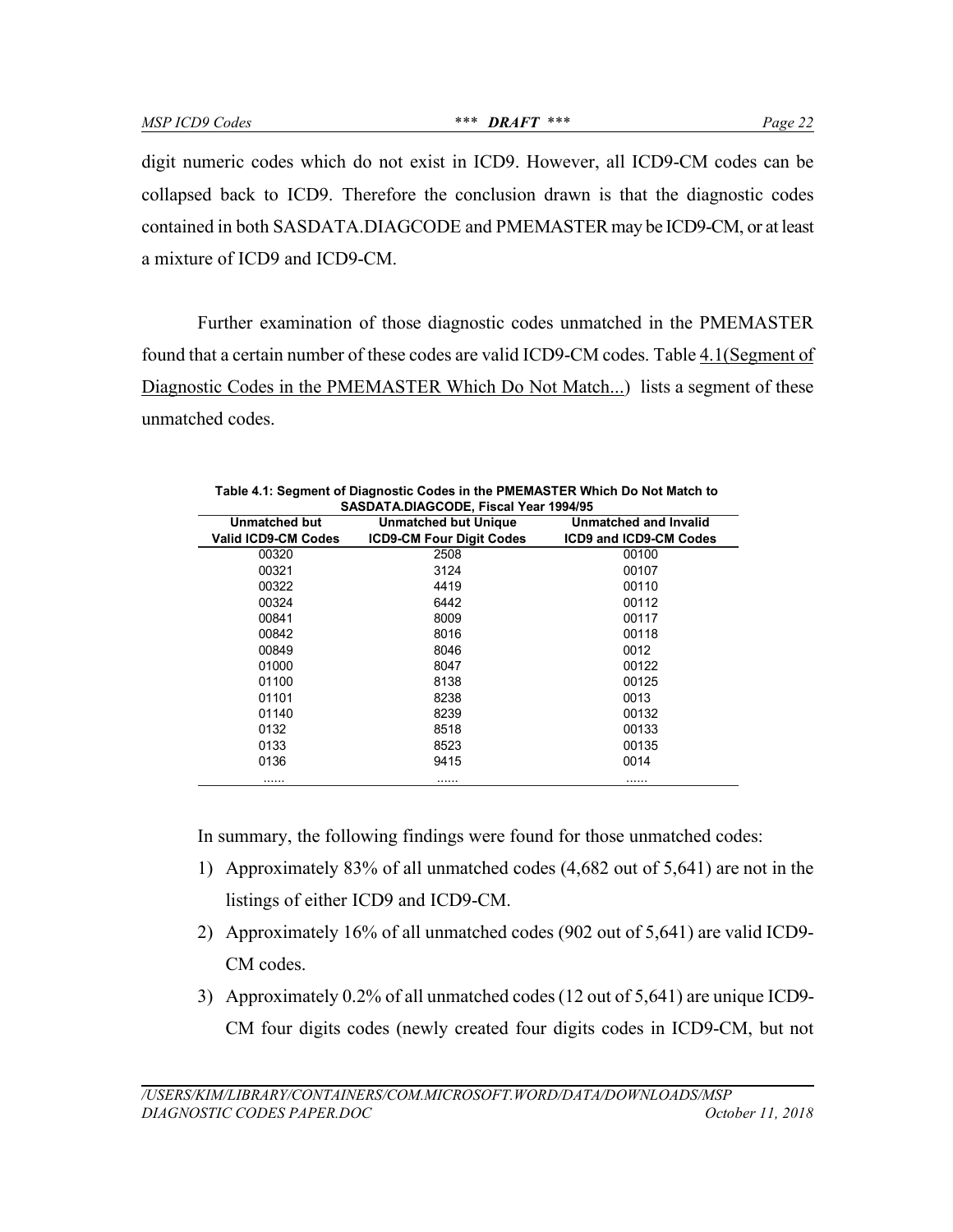existing in ICD9).

These findings further indicate that the diagnostic codes in the PMEMASTER are ICD9-CM codes, or at least include some of ICD9-CM codes; and SASDATA.DIAGCODE seems to consist of both ICD9 and an incomplete tabular listing of ICD9-CM codes.

## 4.2 Unmatched Diagnostic Codes and Fee Items

The previous analyses showed that there are a considerable number of invalid diagnostic codes in the PMEMASTER (4,682 out of 11,797). It seems to be inappropriate to totally attribute these codes to physicians' mis-codings because they are so many. It is worthwhile, however, further investigating to determine if there is any pattern behind these codes. One action is to analyze the association between these unmatched codes and fee items because some fee items may generally represent particular services which are then related to particular diagnoses.

Table 4.2 (Percent Distribution of Paid Services and Paid Amounts by Types of Unmatched ICD Codes...) presents the percentage distribution of the frequency of unmatched distinct diagnostic codes and associated paid services and paid amounts. Among all unmatched codes, five and four digit numeric codes and  $X$ ,  $L$ , and  $A \& B$  codes contribute the largest proportion of paid services and amounts.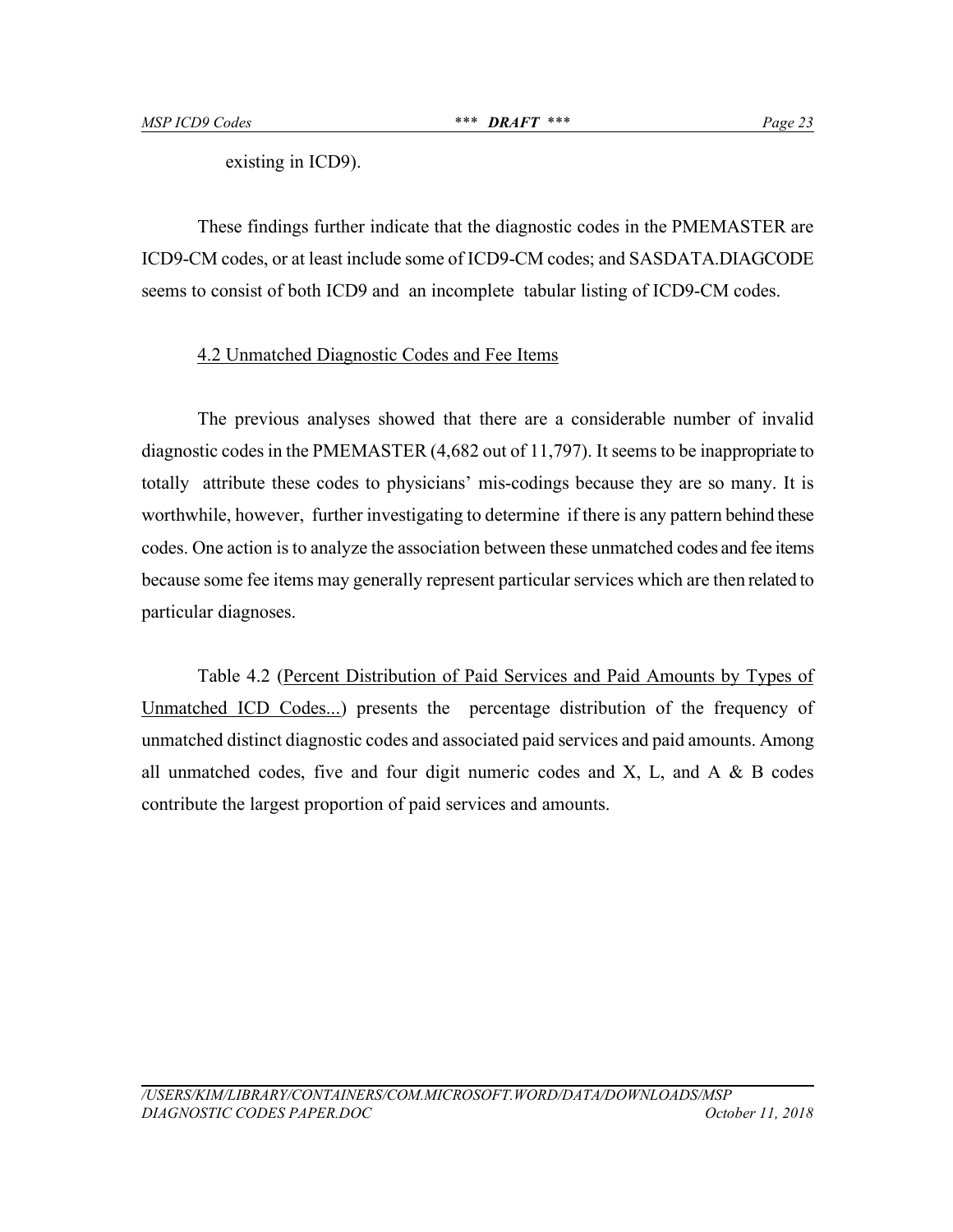| <b>Types of Unmatched</b>    | <b>Distinct ICD Code</b> |                | <b>Paid Services</b> |         | <b>Total Amounts</b> |         |  |
|------------------------------|--------------------------|----------------|----------------------|---------|----------------------|---------|--|
| <b>ICD Codes</b>             | Count                    | <b>Percent</b> | <b>Services</b>      | Percent | <b>Amounts</b>       | Percent |  |
| 1. Numberic Codes            |                          |                |                      |         |                      |         |  |
| Two Digits:<br>0X            |                          | 0.0            |                      | 0.0     | \$58                 | 0.0     |  |
| XX                           | 24                       | 0.4            | 44                   | 0.0     | \$1,356              | 0.0     |  |
| Subtotal                     | 25                       | 0.4            | 45                   | 0.0     | \$1,414              | 0.0     |  |
| 00X<br>Three Digits:         | 0                        | 0.0            | O                    | 0.0     | \$0                  | 0.0     |  |
| 0XX                          | 8                        | 0.1            | 1,820                | 0.1     | \$72,215             | 0.2     |  |
| <b>XXX</b>                   | 78                       | 1.4            | 8,084                | 0.6     | \$212,956            | 0.5     |  |
| Subtotal                     | 86                       | 1.5            | 9.904                | 0.7     | \$285.171            | 0.7     |  |
| Four Digits:<br>00XX         | 17                       | 0.3            | 1,313                | 0.1     | \$13,774             | 0.0     |  |
| 0XXX                         | 296                      | 5.2            | 18,007               | 1.4     | \$636,721            | 1.4     |  |
| <b>XXXX</b>                  | 1,318                    | 23.4           | 310,819              | 23.5    | \$12,531,178         | 26.7    |  |
| <b>Subtotal</b>              | 1,631                    | 28.9           | 330,139              | 25.0    | \$13,181,673         | 28.1    |  |
| 00XXX<br>Five Digits:        | 537                      | 9.5            | 73.581               | 19.8    | \$2,947,241          | 6.3     |  |
| 0XXXX                        | 170                      | 3.0            | 4,896                | 0.4     | \$139,200            | 0.3     |  |
| <b>XXXXX</b>                 | 2,494                    | 44.2           | 262,370              | 5.6     | \$9,176,317          | 19.5    |  |
| Subtotal                     | 3,201                    | 56.7           | 340.847              | 25.8    | \$12,262,758         | 26.1    |  |
| <b>Total Numeric Codes</b>   | 4,943                    | 87.6           | 680,935              | 51.5    | \$25,731,016         | 54.9    |  |
| 2. Character Codes           |                          |                |                      |         |                      |         |  |
| A or B Code                  | 281                      | 5.0            | 155,846              | 11.8    | \$5,225,072          | 11.1    |  |
| L Code                       | 30                       | 0.5            | 149,657              | 11.3    | \$2.064.922          | 4.4     |  |
| V Code                       | 32                       | 0.6            | 1.882                | 0.1     | \$25.937             | 0.1     |  |
| X Code                       | 10                       | 0.2            | 299,369              | 22.6    | \$12,976,532         | 27.6    |  |
| Z Code                       | 22                       | 0.4            | 28,038               | 2.1     | \$453,817            | 1.0     |  |
| Others                       | 323                      | 5.7            | 8,898                | 0.7     | \$460,813            | 1.0     |  |
| <b>Total Character Codes</b> | 698                      | 12.4           | 643,690              | 48.6    | \$21,207,093         | 45.2    |  |
| <b>All Type Codes</b>        | 5,641                    | 100.0          | 1,324,625            | 100.1   | \$46,938,109         | 100.0   |  |

| Table 4.2: Percent Distribution of Paid Services and Paid Amounts by Types of Unmatched ICD Codes |
|---------------------------------------------------------------------------------------------------|
| In the PMEMASTER for Fiscal Year 1994/95                                                          |

To investigate the association between these codes and fee items a selection was made of the type of five digit numeric codes, starting with two zeros (00XXX). The reason in selecting this code type is that it contributes a relatively high proportion of paid services and code frequency (19.8% and 9.5%, see Table 4.2); and it would belong to the first major ICD9 group (001-139: Infections and Parasitic diseases) if treated as either a valid ICD9 or ICD9-

CM because the first three digits of these codes are between 001 and 009. Fee items associated with these codes should indicate some specific service related to these particular types of disease.

Due to large number of this code type (537 in total), a repeated random sampling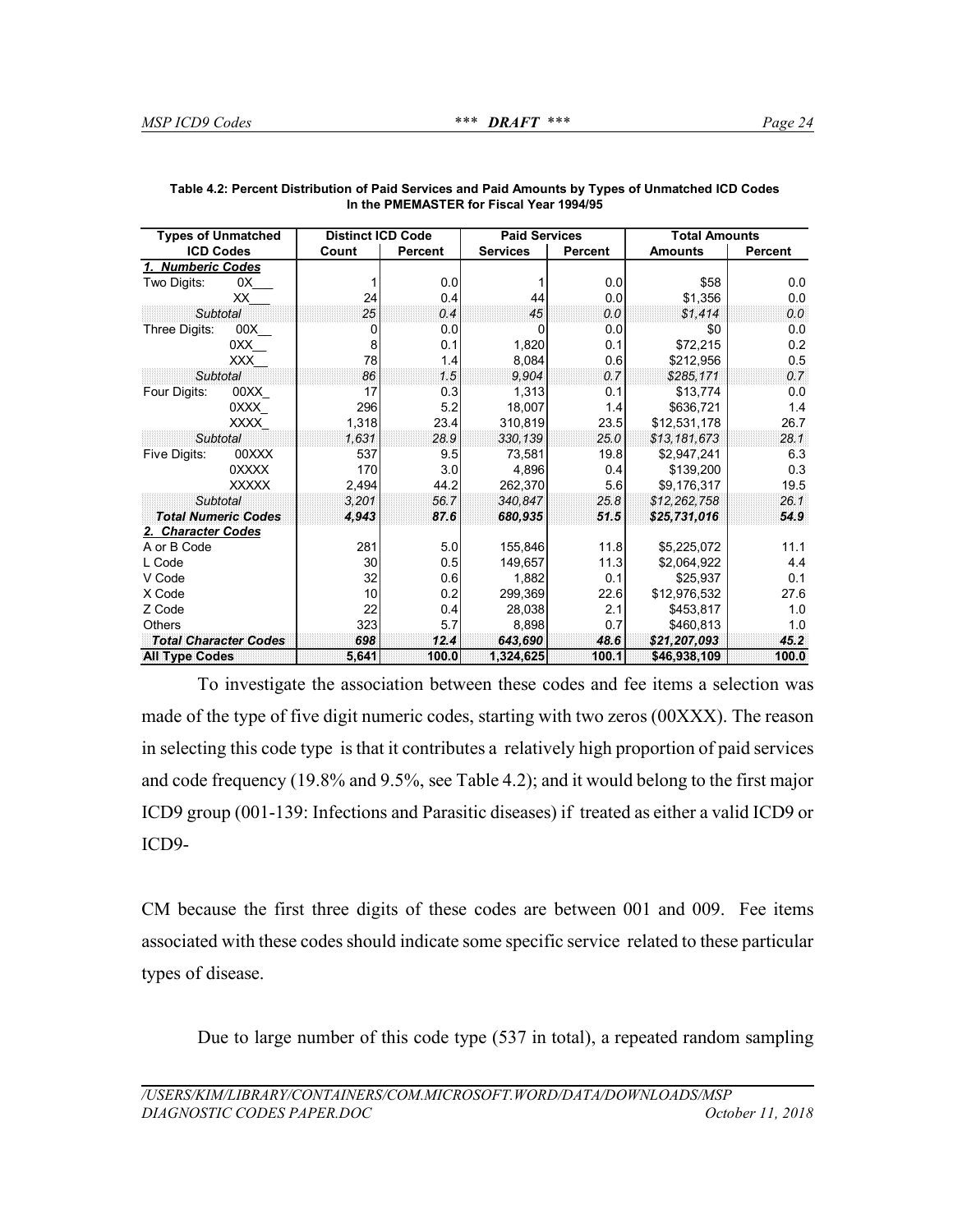method was used to extract a small number of codes and associated fee item codes, plus their paid services and paid amount. Table 4.3 (Association between Fee Items and Selected Unmatched ICD Codes) shows the results. The first column listed the number of samples (total 5), column 2 lists the associated fee item codes; column 3 contains original diagnostic codes recorded in the PMEMASTER; columns 4 to 6 list new codes derived by different extraction methods from the original codes, (i.e. first three, second three, and last three digits). Obviously, the codes in columns 4 and 5 will be in the same major ICD9 groups (001-139), while the codes in column 6 will be in different major ICD9 group, most of which are related to diseases of the nervous system and the sensory organs. For example, code 360 represents "Disorders *of the Eye Globe*"; code 361, "Retinal *Detachments and Defects*"; code 362, "Other *Retinal Disorders*"; and code 376, "Disorders *of the Orbit*", etc.

Checking the fee item codes, it is found that most of these fee items represent services related to eyes, and only those codes in column 6 are logically connected to them. It seems, therefore, that using the last three digits of this type of diagnostic code would represent a reasonable diagnoses. In other words, some of those invalid codes could be converted to meaningful ones by selectively extracting certain digits.

|                                          | Table 4.3: Association between Fee Items and Selected Unmatched ICD Codes |                 |             |             |                                                                                      |                |                              |  |  |
|------------------------------------------|---------------------------------------------------------------------------|-----------------|-------------|-------------|--------------------------------------------------------------------------------------|----------------|------------------------------|--|--|
| <b>Sample</b>                            | Fee Item                                                                  | Original        | 1st 3 Digit | 2nd 3 Digit | <b>Last 3 Digit</b>                                                                  | Paid           | Paid                         |  |  |
| No.                                      | Code                                                                      | <b>ICD Code</b> | Code        | Code        | Code                                                                                 | <b>Service</b> | <b>Amount</b>                |  |  |
| 1                                        | 2038                                                                      | 00371           | 003         | 037         | 371                                                                                  | 253            | 1,513                        |  |  |
| 1                                        | 2046                                                                      | 00376           | 003         | 037         | 376                                                                                  | 3              | 21                           |  |  |
|                                          | 2116                                                                      | 00362           | 003         | 036         | 362                                                                                  | 3              | 1,509                        |  |  |
|                                          | 2120                                                                      | 00377           | 003         | 037         | 377                                                                                  | 1              | 10                           |  |  |
|                                          | 2164                                                                      | 00378           | 003         | 037         | 378                                                                                  | 4              | 1,750                        |  |  |
|                                          | 2171                                                                      | 00371           | 003         | 037         | 371                                                                                  | 4              | 453                          |  |  |
| 1                                        | 2174                                                                      | 00370           | 003         | 037         | 370                                                                                  | 3              | 748                          |  |  |
| $\overline{2}$                           | 2010                                                                      | 00363           | 003         | 036         | 363                                                                                  | 45             | 2,844                        |  |  |
| 2                                        | 2010                                                                      | 00373           | 003         | 037         | 373                                                                                  | 181            | 11,439                       |  |  |
| 2                                        | 2011                                                                      | 00366           | 003         | 036         | 366                                                                                  | 52             | 2,032                        |  |  |
| $\overline{2}$                           | 2015                                                                      | 00372           | 003         | 037         | 372                                                                                  | 33             | 1,426                        |  |  |
| 2                                        | 2018                                                                      | 00364           | 003         | 036         | 364                                                                                  | 69             | 1,315                        |  |  |
| $\overline{c}$                           | 2048                                                                      | 00361           | 003         | 036         | 361                                                                                  | 1              | 11                           |  |  |
| 2                                        | 2049                                                                      | 00363           | 003         | 036         | 363                                                                                  |                | 28                           |  |  |
| $\overline{c}$                           | 2049                                                                      | 00379           | 003         | 037         | 379                                                                                  | $\overline{c}$ | 28                           |  |  |
| 3                                        | 2018                                                                      | 00376           | 003         | 037         | 376                                                                                  | 73             | 777                          |  |  |
| 3                                        | 2019                                                                      | 00363           | 003         | 036         | 363                                                                                  | 70             | 1,225                        |  |  |
| 3                                        | 2040                                                                      | 00376           | 003         | 037         | 376                                                                                  | 1              | 112                          |  |  |
| 3                                        | 2043                                                                      | 00375           | 003         | 037         | 375                                                                                  |                | 54                           |  |  |
|                                          | 2017                                                                      | 00376           | 003         | 037         | 376                                                                                  | 29             | 535                          |  |  |
|                                          |                                                                           |                 |             |             | USERS/KIM/LIBRARŽGGONTAINĒRŠ/COM.MIGROSOFT.WGRD/DATAJOOWNLOAF0S/MSP <sub>1.225</sub> |                |                              |  |  |
| DIAGNOSTIG CODE <b>SOR</b> olPER.DOO\$76 |                                                                           |                 | 003         | 037         | 376                                                                                  | 1              | October <sub>2</sub> 1, 2018 |  |  |
| 4                                        | 2056                                                                      | 00371           | 003         | 037         | 371                                                                                  | 22             | 1,474                        |  |  |
| 5                                        | 2011                                                                      | 00362           | 003         | 036         | 362                                                                                  | 21             | 820                          |  |  |
| 5                                        | 2011                                                                      | 00368           | 003         | 036         | 368                                                                                  | 3              | 117                          |  |  |
| 5                                        | 2015                                                                      | 00360           | 003         | 036         | 360                                                                                  | 5              | 216                          |  |  |
| 5                                        | 2015                                                                      | 00784           | 007         | 078         | 784                                                                                  | $\overline{2}$ | 86                           |  |  |
| 5                                        | 2046                                                                      | 00363           | 003         | 036         | 363                                                                                  | 26             | 142                          |  |  |
| 5                                        | 2048                                                                      | 00365           | 003         | 036         | 365                                                                                  | 1              | 6                            |  |  |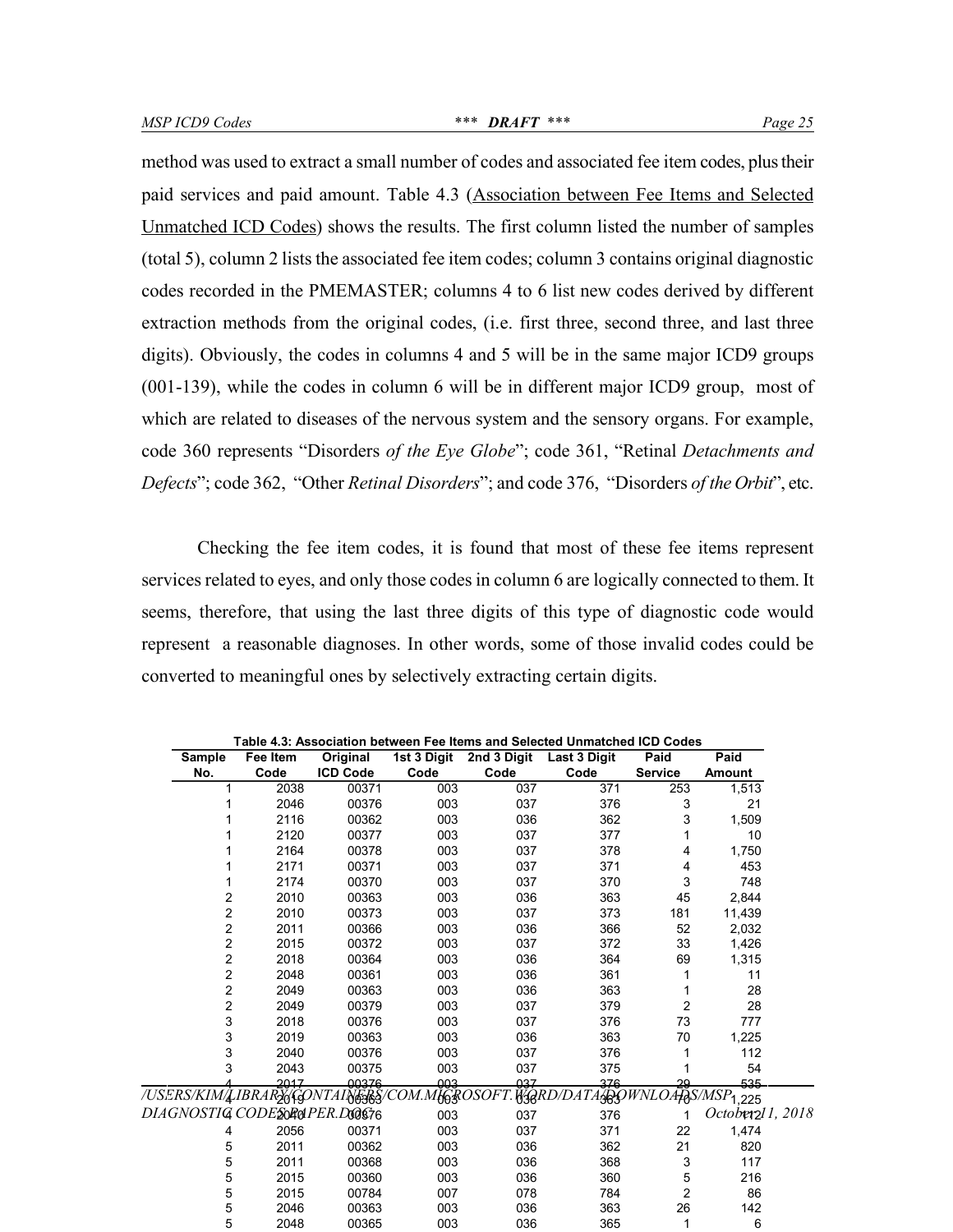Based on this assumption, further analyses were performed on other code types. The following interesting findings were found:

1) L-Code (valid code: 01L):

Ninety-nine percent of paid services and paid amounts were associated with only two types of unmatched L-codes, 01L0 and 01L00. When compared to the valid L-code, the first three digits of 01L0 and 01L00 would be reasonable to extract in order to convert them into a valid L code.

2) X-Code (valid code: 01X):

Ninety-nine percent of paid services and paid amounts were associated with only two types of unmatched X-codes, 01X0 and 01X00. When compared to the valid X-code, the first three digits of 01X0 and 01X00 are again good extraction choices to convert them into a valid X code.

3) Z-Code (valid code: 01Z):

Approximately 95 percent of paid services and paid amounts were associated with only two types of unmatched Z-codes, 01Z0 and 01Z00. When compared to the valid Z-code, the first three digits of 01Z0 and 01Z00 will be once again better extraction choices to convert them into valid Z code.

4) Five Digit Numeric Codes:

Approximately 75 percent of paid services and 70 percent of paid amounts were associated with only two types of unmatched five digit numeric codes, 00XXX (two zeros as the first two digits) and XXX00 (two zeros as the last two digits). There is still a large proportion of these codes which cannot be reasonably converted. However, these unmatched five digits codes are based on the match to the codes in the SASDATA.DIAGCODE which, as stated previously, may not contain a full listing of valid five digit ICD9-CM codes. In other words, there are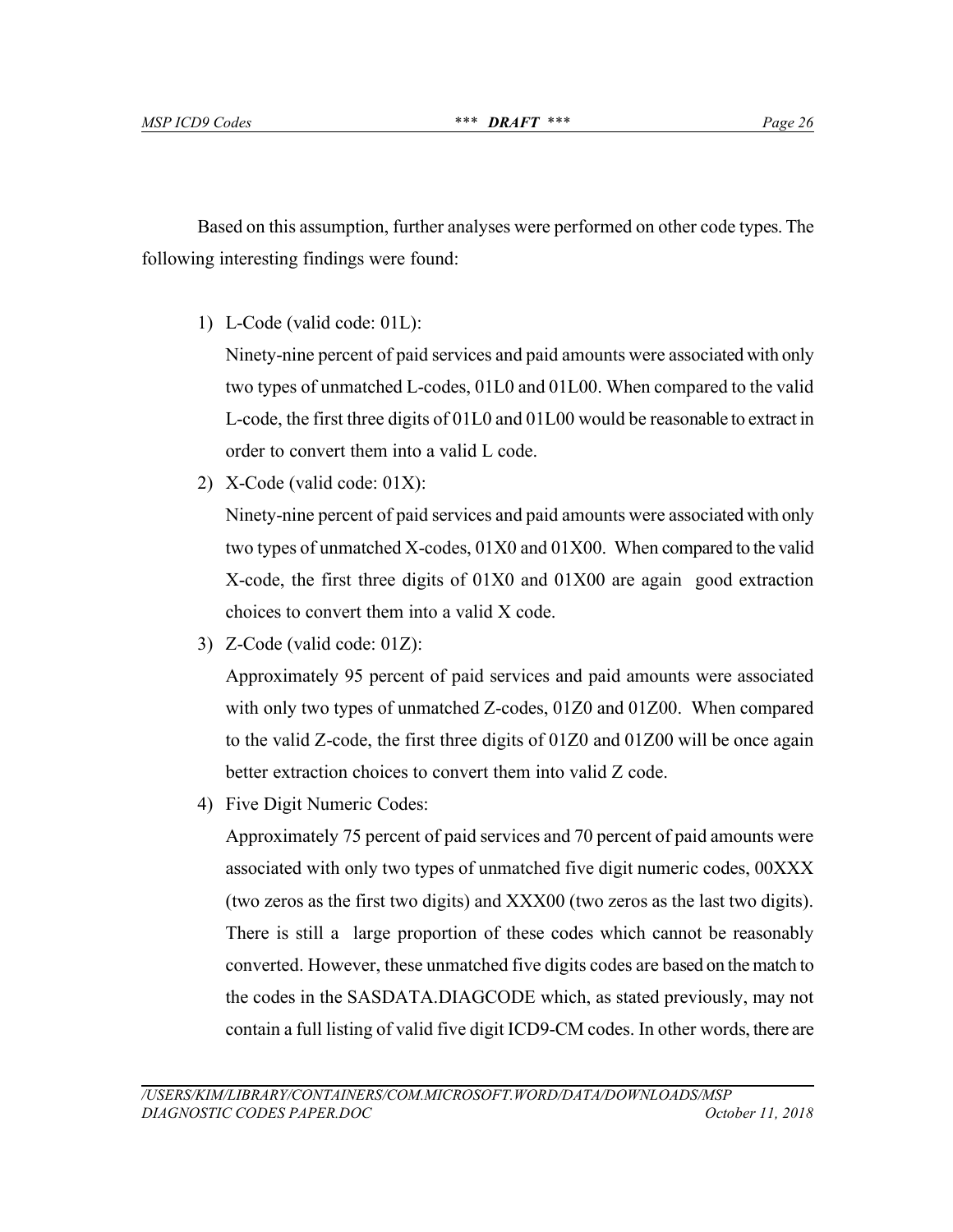probably a certain proportion of these remaining five digit codes which are actually valid ICD9-CM codes. To confirm this, a full listing of ICD9-CM code is needed.

5) Four Digit Numeric Codes:

There seems to be no systematic way to convert unmatched four digit numeric codes to valid ones. This is not unexpected based on the findings previously stated. These unmatched codes result from the match between the PMEMASTER and SASDATA.DIAGCODE, and the latter does not contain a full listing of either the ICD9 or ICD9-CM list. Therefore, there are probably a number of unmatched four digit codes which are actually valid ICD9 or ICD9- CM codes. To confirm this, a full listing of ICD9 or ICD9-CM codes is needed.

6) A and B Codes (valid codes: 01A, 01B):

Among all unmatched codes with characters A and B, extracting the first three digits as '01A' and '01B' did not improve matches significantly. For example, paid services and paid amounts associated with these converted A and B codes amount to only 2-3 percent.

In summary, the unmatched codes are probably attributable to two causes. The first is that the standard code listing (SASDATA.DIAGCODE) is incomplete, thus leaving some valid ICD9 or ICD9-CM codes unmatched. This has been confirmed by an eyeball check of the individual unmatched codes (see table 4.1). As for the second, a large proportion of codes have extra zeros in the first or last two digit positions which become valid by simply removing these zeros. This applies in particular to the five digit numeric codes and the character codes L, X, and Z. Table 4.4 (Match between All Distinct ICD Codes in PMEMASTER AND SASDATA.DIAGCODE...) shows the increase of services after first and second matches between the PMEMASTER and the SASDATA.DIAGCODE. Here, the first match is the match between original diagnostic codes in the PMEMASTER and the SASDATA.DIAGCODE; the second one is the match between the unmatched codes (for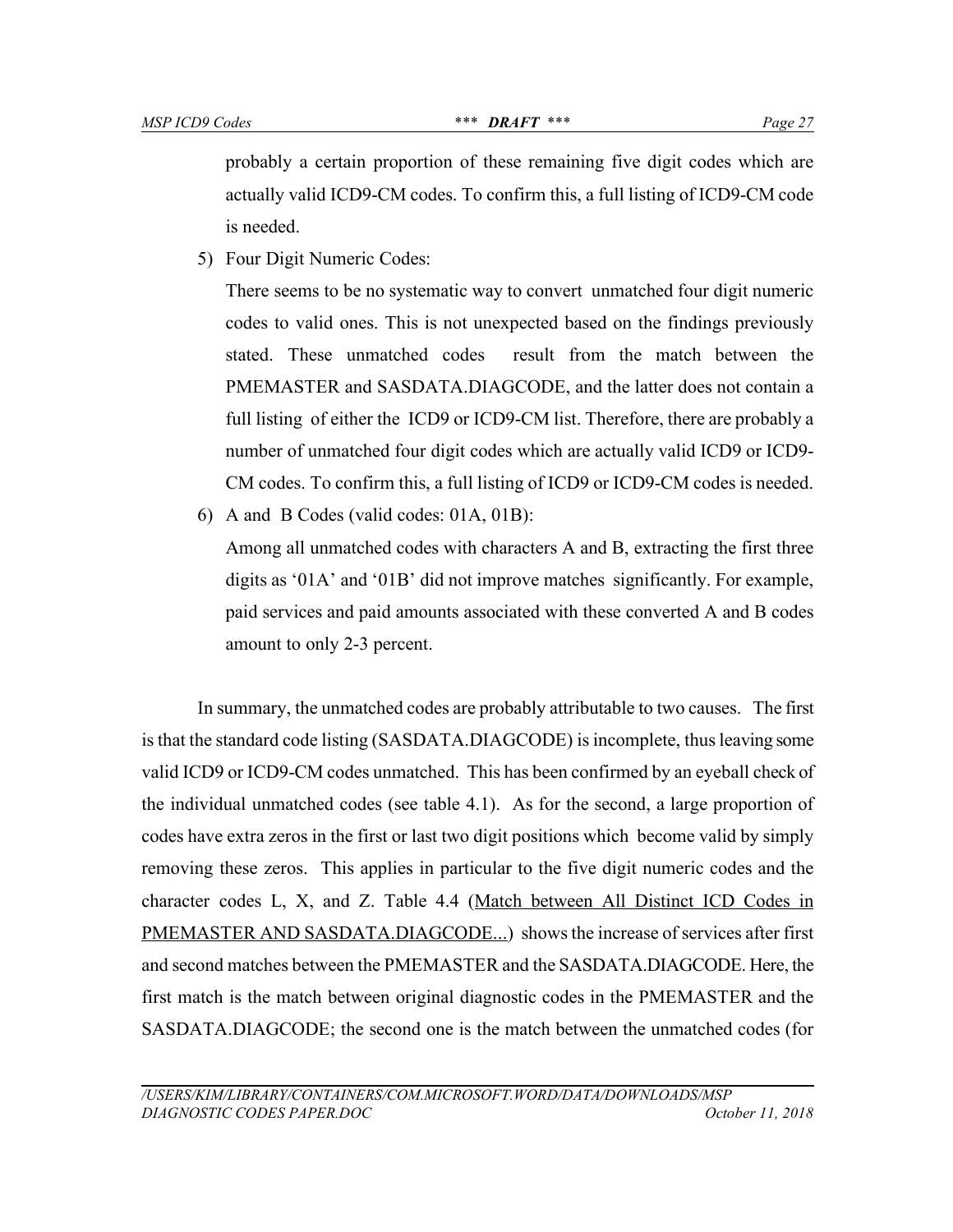which the extra zeros have been removed), and SASDATA.DIAGCODE.

| After First and Second Matches, Fiscal Year 1994/95 |                 |       |                 |      |                 |                          |  |  |  |
|-----------------------------------------------------|-----------------|-------|-----------------|------|-----------------|--------------------------|--|--|--|
| <b>Types of ICD Codes</b><br>1st Match**            |                 |       | 2nd Match**     |      |                 | <b>All Matched Codes</b> |  |  |  |
| <b>In PMEMASTER</b>                                 | <b>Services</b> | ℅     | <b>Services</b> | %    | <b>Services</b> | %                        |  |  |  |
| 2 Digits $(XX)$                                     |                 |       |                 |      |                 |                          |  |  |  |
| 3 Digits (XXX)                                      | 22,957,909      | 100.0 |                 |      | 22,957,909      | 100.0                    |  |  |  |
| 4 Digits (XXXX)                                     | 2,634,416       | 88.9  |                 |      | 2,634,416       | 88.9                     |  |  |  |
| 5 Digits (XXXXX)                                    | 30,030          | 8.1   | 255,797         | 69.0 | 285,827         | 77.1                     |  |  |  |
| <b>Total Numeric Codes</b>                          | 25,622,355      | 97.4  | 255,797         | 1.0  | 25,878,152      | 98.4                     |  |  |  |
|                                                     |                 |       |                 |      |                 |                          |  |  |  |
| V Code                                              | 121,948         | 98.5  |                 |      | 121,948         | 98.5                     |  |  |  |
| L Code (LAB)                                        | 16,744,714      | 99.1  | 149.582         | 0.9  | 16,894,296      | 100.0                    |  |  |  |
| X Code (XRay)                                       | 1,891,665       | 86.3  | 298.795         | 13.6 | 2,190,460       | 100.0                    |  |  |  |
| Z Code (Anaethesis)                                 | 3,202,355       | 99.1  | 26.803          | 0.81 | 3,229,158       | 100.0                    |  |  |  |
| A & B Codes                                         | 2,300,817       | 93.7  |                 |      | 2,300,817       | 93.7                     |  |  |  |
| Other Character Code                                | 42,064          | 82.5  |                 |      | 42.064          | 82.5                     |  |  |  |
| Total Character Codes                               | 24, 303, 563    | 97.4  | 477.062         | 1.9  | 24.780.625      | 99.3                     |  |  |  |
| All Types                                           | 49,925,918      | 97.4  | 732.859         | 14   | 50.658.777      | 98.8                     |  |  |  |

**Table 4.4: Matches between All Distinct ICD Codes in PMEMASTER and SASDATA.DIAGCODE\***

*\* A SAS format dataset containing a full list of official WHO's ICD9 codes.*

*\*\* First match is between original codes in the PMEMASTER and SASDATA.DIAGCODE, second match is between unmatched codes after the first match, which then have extra zeros removed from the first or last two digit positions, with SASDATA.DIAGCODE.*

Obviously, there is a certain increase in the percentage of paid services associated with the 2nd match of the diagnostic codes in terms of total services (1.4 percent increase overall). The significant increases for five digit numeric codes (69 percent increase) and Xcode (13.6 percent increase) are worth noting.

#### 4.3 Unmatched Diagnostic Codes and Practitioners

Section 4.2 revealed that certain diagnostic codes in the PMEMASTER are invalid because they somehow have extra zeros in the codes. They might be valid if these zeros were removed. The possible explanation of this is that either physicians miscode diagnoses, or the Teleplan systems, (used by physicians to electronically submit their claims) somehow automatically add zeros in the front or at the back of the codes. To investigate this, further analyses were performed to see if there is a group of physicians who consistently submit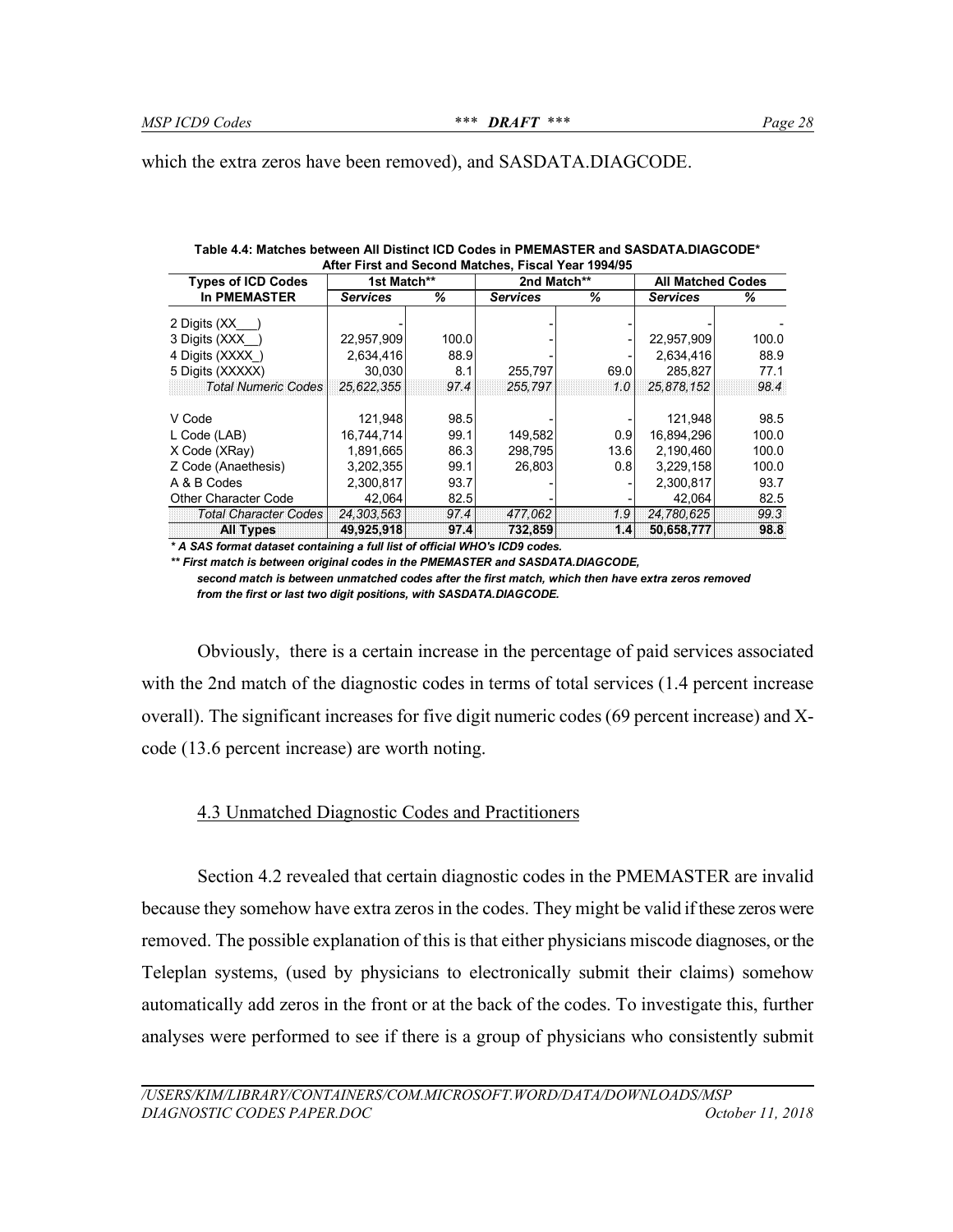these types of unmatched codes. If a group is identified, the Teleplan systems used by these physicians will be checked out, through the MSP Claims System, to determine if these systems are in fact adding the zeros.

There are a few of physicians who submit a high percentage of diagnostic codes of the type 00XXX (ie. five digit numeric codes with the first two digits as zeros), and the type XXX00 (five digit numeric codes with last two digits as zeros). Tables 4.5 (List of Physicians Who Submitted High Percentage of Diagnostic Codes as Type of 00XXX) and 4.6 ( List of Physicians Who Submitted High Percentage of Unmatched Diagnostic Codes As Type of XXX00) lists a sample of these. Individual practitioners listed in Tables 4.5 and 4.6 submitted a significantly high proportion of these particular code types. For example, physician two in

| List of<br><b>Individual</b><br>Physician | Total<br>Codes<br><b>Submitted</b> | Code<br>00XXX<br>Counts | Percent | Total<br>Paid<br><b>Services</b> | <b>Paid Services</b><br><b>Associated to</b><br>00XXX Code | Percent |
|-------------------------------------------|------------------------------------|-------------------------|---------|----------------------------------|------------------------------------------------------------|---------|
|                                           |                                    |                         |         |                                  |                                                            |         |
|                                           | 19                                 | 19                      | 100.0   | 4,669                            | 4,669                                                      | 100.0   |
| 2                                         | 402                                | 400                     | 99.5    | 9.722                            | 9.719                                                      | 100.0   |
| 3                                         | 55                                 | 54                      | 98.2    | 3.276                            | 3.275                                                      | 100.0   |
| 4                                         | 26                                 | 25                      | 96.2    | 6.944                            | 6.942                                                      | 100.0   |
| 5                                         | 17                                 | 16                      | 94.1    | 9,540                            | 9,537                                                      | 100.0   |
| 6                                         | 23                                 | 21                      | 91.3    | 3,865                            | 3,863                                                      | 99.9    |
| 7                                         | 63                                 | 54                      | 85.7    | 5.211                            | 5.179                                                      | 99.4    |
| 8                                         | 96                                 | 81                      | 84.4    | 11.247                           | 9.868                                                      | 87.7    |
| 9                                         | 48                                 | 37                      | 77.1    | 3.314                            | 3.249                                                      | 98.0    |
| 10                                        | 221                                | 117                     | 52.9    | 8,345                            | 7.673                                                      | 91.9    |
| 11                                        | 248                                | 99                      | 39.9    | 8,297                            | 4.495                                                      | 54.2    |
| 12                                        | 37                                 | 14                      | 37.8    | 1,880                            | 700                                                        | 37.2    |
| 13                                        | 217                                | 73                      | 33.6    | 2.480                            | 299                                                        | 12.1    |

**Table 4.5: List of Physicians Who Submitted High Percentage of Diagnostic Codes As Type of 00XXX (Five Digit Numeric Codes with Two Zeros at Beginning), 1994/95**

table 4.5 used a total of 402 diagnostic codes in fiscal year 1994/95, of which 400 (99.5 percent) are type 00XXX codes. It seems that there are identifiable groups of physicians who consistently submit some of these particular codes types.

4.4 Physicians' Teleplan Systems and Diagnostic Codes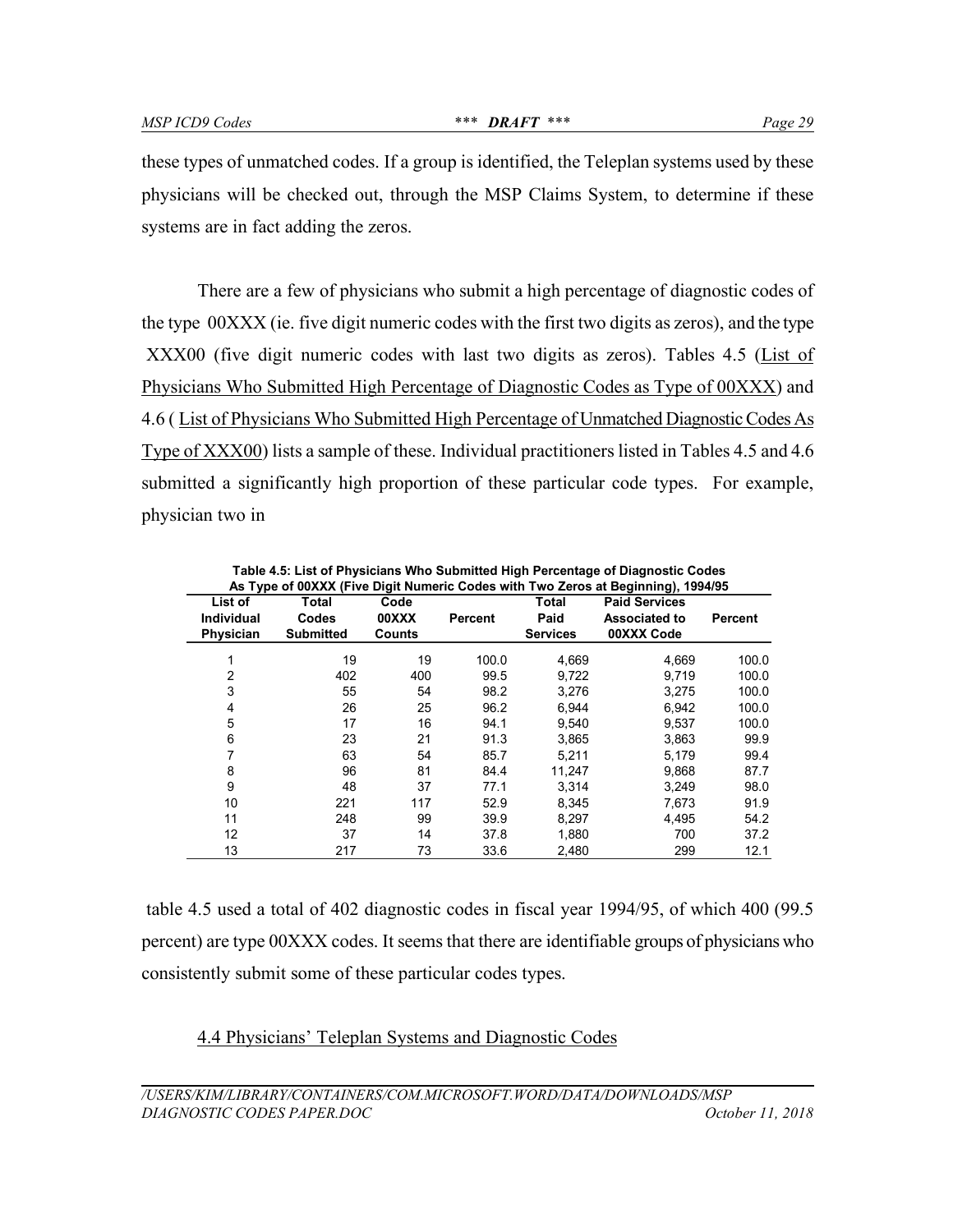| List of           | Total            | Code          |                | Total           | <b>Paid Services</b> |         |
|-------------------|------------------|---------------|----------------|-----------------|----------------------|---------|
| <b>Individual</b> | Codes            | XXX00         | <b>Percent</b> | Paid            | <b>Associated to</b> | Percent |
| Physician         | <b>Submitted</b> | <b>Counts</b> |                | <b>Services</b> | XXX00 Code           |         |
|                   | 287              | 211           | 73.5           | 7,315           | 5,037                | 68.9    |
| 2                 | 369              | 269           | 72.9           | 9,367           | 7,020                | 74.9    |
| 3                 | 232              | 167           | 72.0           | 10,934          | 5,258                | 48.1    |
| 4                 | 193              | 138           | 71.5           | 6,682           | 4.005                | 59.9    |
| 5                 | 251              | 179           | 71.3           | 14,583          | 8,999                | 61.7    |
| 6                 | 292              | 204           | 69.9           | 8,771           | 5,419                | 61.8    |
| 7                 | 216              | 149           | 69.0           | 3,880           | 2.465                | 63.5    |
| 8                 | 73               | 50            | 68.5           | 5,805           | 3,987                | 68.7    |
| 9                 | 72               | 49            | 68.1           | 11,486          | 7,566                | 65.9    |
| 10                | 61               | 41            | 67.2           | 264             | 176                  | 66.7    |
| 11                | 247              | 164           | 66.4           | 15,259          | 10,457               | 68.5    |
| 12                | 247              | 152           | 61.5           | 5,392           | 3,469                | 64.3    |
| 13                | 120              | 73            | 60.8           | 6,699           | 4,739                | 70.7    |
| 14                | 163              | 99            | 60.7           | 18,484          | 6,910                | 37.4    |
| 15                | 103              | 61            | 59.2           | 6,436           | 5,298                | 82.3    |
| 16                | 168              | 90            | 53.6           | 704             | 437                  | 62.1    |
| 17                | 257              | 132           | 51.4           | 5,697           | 2,254                | 39.6    |

**Table 4.6: List of Physicians Who Submitted High Percentage of Diagnostic Codes As Type of XXX00 (Five Digit Numeric Codes Ended with Two Zeros), 1994/95**

A list of practitioners (hereafter refered to as designated practitioner), who submitted a high proportion of code types XXX00 and 00XXX, was provided to the MSP Clams Systems Branch in order for them to investigate if the Teleplan systems used by these physicians automatically attached zeros to the submitted diagnostic codes. As a result, four different types of Teleplan software were found to be suspect, and there are a total of 684 payees (containing 1,416 practitioners) who have been using these software.

In order to further clarify this suspicion, a random sampling from the remainder of the medical practitioners (total 6,146, excluding the above 1,416 practitioners) of an equivalent size was created as a control group for a comparison analysis. Finally, 1,463 practitioners were included in the control group.

The analysis was performed in order to compare the percentage distribution of code frequency across the different code types between the designated and the control practitioner groups. Table 4.7 (Percent Distribution of Code Frequency by Types of Codes For Designated and Control Practitioners) shows the result which indicates that the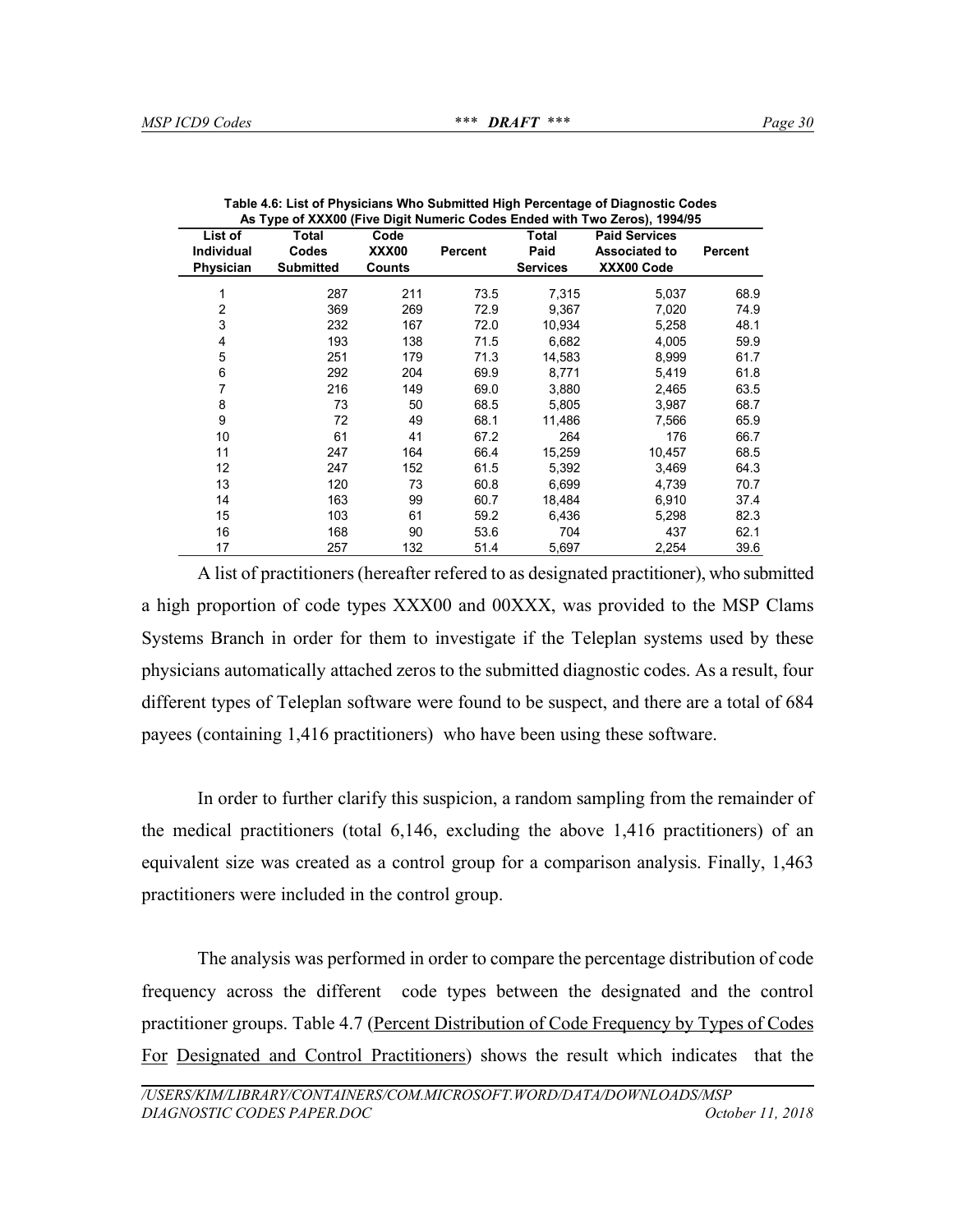| For Designated and Control Practitioners*, 1994/95 |                                 |         |                              |                |  |  |
|----------------------------------------------------|---------------------------------|---------|------------------------------|----------------|--|--|
| <b>Types of</b>                                    | <b>Designated Practitioners</b> |         | <b>Control Practitioners</b> |                |  |  |
| Code                                               | <b>Code Frequency</b>           | Percent | <b>Code Frequency</b>        | <b>Percent</b> |  |  |
| XXX.                                               | 147,438                         | 69.6    | 160,578                      | 80.8           |  |  |
| XXXX                                               | 15,657                          | 7.4     | 24,099                       | 12.1           |  |  |
| XXXXX                                              | 810                             | 0.4     | 1,192                        | 0.6            |  |  |
| 0XXX                                               | 843                             | 0.4     | 1,221                        | 0.6            |  |  |
| XXX0                                               | 40,754                          | 19.2    | 9,553                        | 4.8            |  |  |
| 0XXXX                                              | 53                              | 0.0     | 42                           | 0.0            |  |  |
| 00XXX                                              | 1,002                           | 0.5     | 30                           | 0.0            |  |  |
| XXXX0                                              | 1,256                           | 0.6     | 1,012                        | 0.5            |  |  |
| XXX00                                              | 4,020                           | 1.9     | 914                          | 0.5            |  |  |
| Other Types                                        | 90                              | 0.0     | 153                          | 0.1            |  |  |
| All Types                                          | 211,923                         | 100.0   | 198.794                      | 100.0          |  |  |

**Table 4.7: Percent Distribution of Code Frequency by Types of Codes**

*\* Designated practitioners, provided by the Claims System Branch of MSP, have been using four types of Teleplan software which are suspected to add extra zeros to submitted diagnostic codes; the control practitioners were randomly selected from the remained practitioners.*

percent respectively) than the control ones (0.0 percent and 0.5 percent respectively). The difference does not seem to be significant. However, if the comparison focuses only on the five digit numeric codes, the difference is more obvious. Figure 4 (Percent Distribution of Frequency of Five Digit Numeric Codes by Sub-Types Between Suspect and Control Practitioners) is the comparison of percent distribution of code frequency by sub-types of five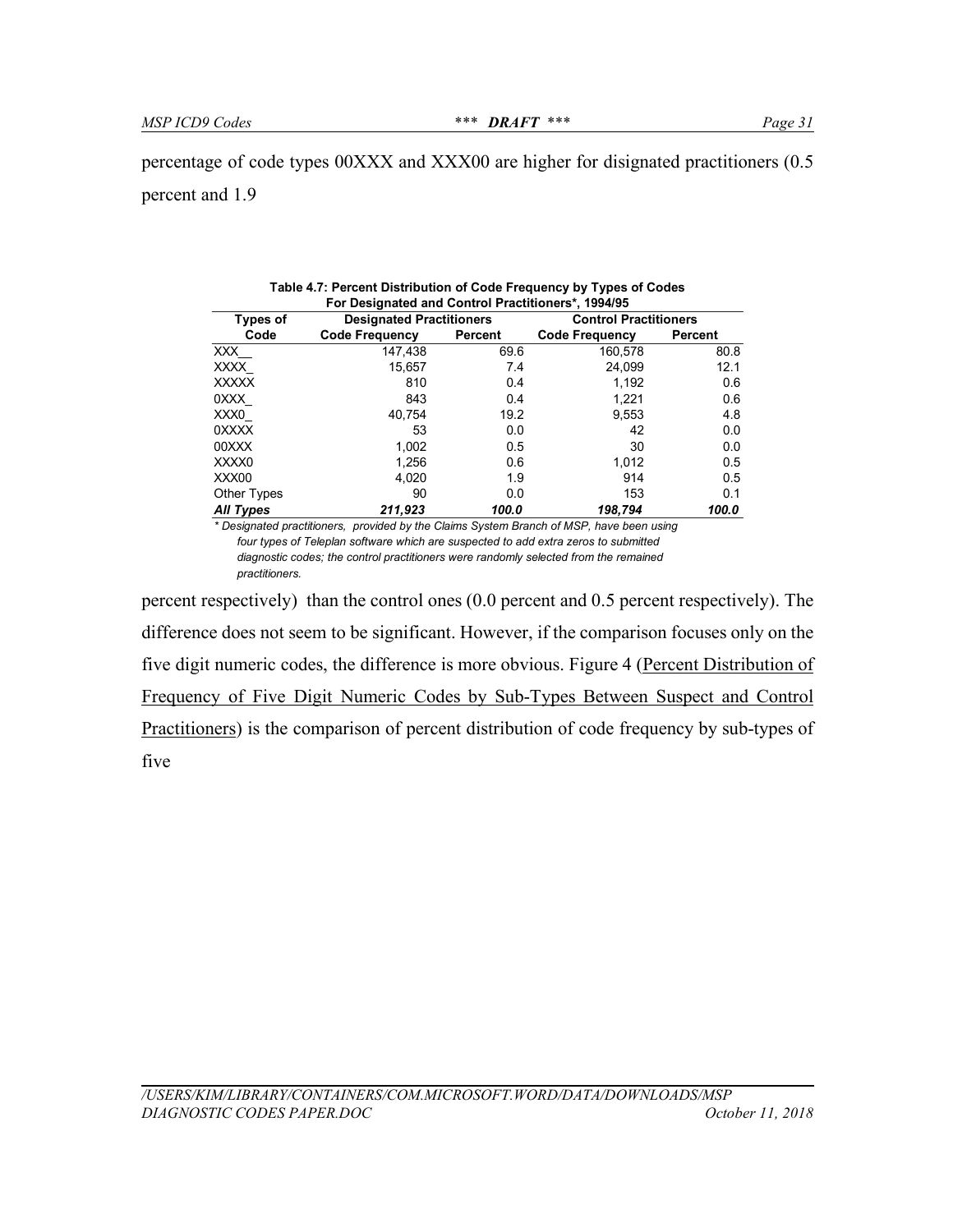

digit numeric codes. It is clear that the designated practitioners have a significantly higher percentage for code types 00XXX (15.8 percent) and XXX00 (63.5 percent) than the control practitioners (1.5 percent and 45.7 percent respectively).

In summary, it appears that some Teleplan software seem to have something of a problem with the digit zero. However, the evidence is not clear enough to support this because the four Teleplan software that are suspect also submit a high proportion of three digit numeric codes. Logically, if the software adds zeros to those diagnostic codes because they are not filling the full length of the variable DIAGCD (five digit character variable), then there should not be any codes left in forms of XXX—and XXXX—, however this is not true. Therefore, there is probably something else, alone, or in conjunction with the Teleplan software, which creates these code types as recorded in the PMEMASTER.

## *5. Invalid Diagnostic Codes in the PMEMASTER - Estimate their impact*

The impact of invalid diagnostic codes in the PMEMASTER on the accuracy of the diagnosis related information obviously depends on how the data is extracted and what code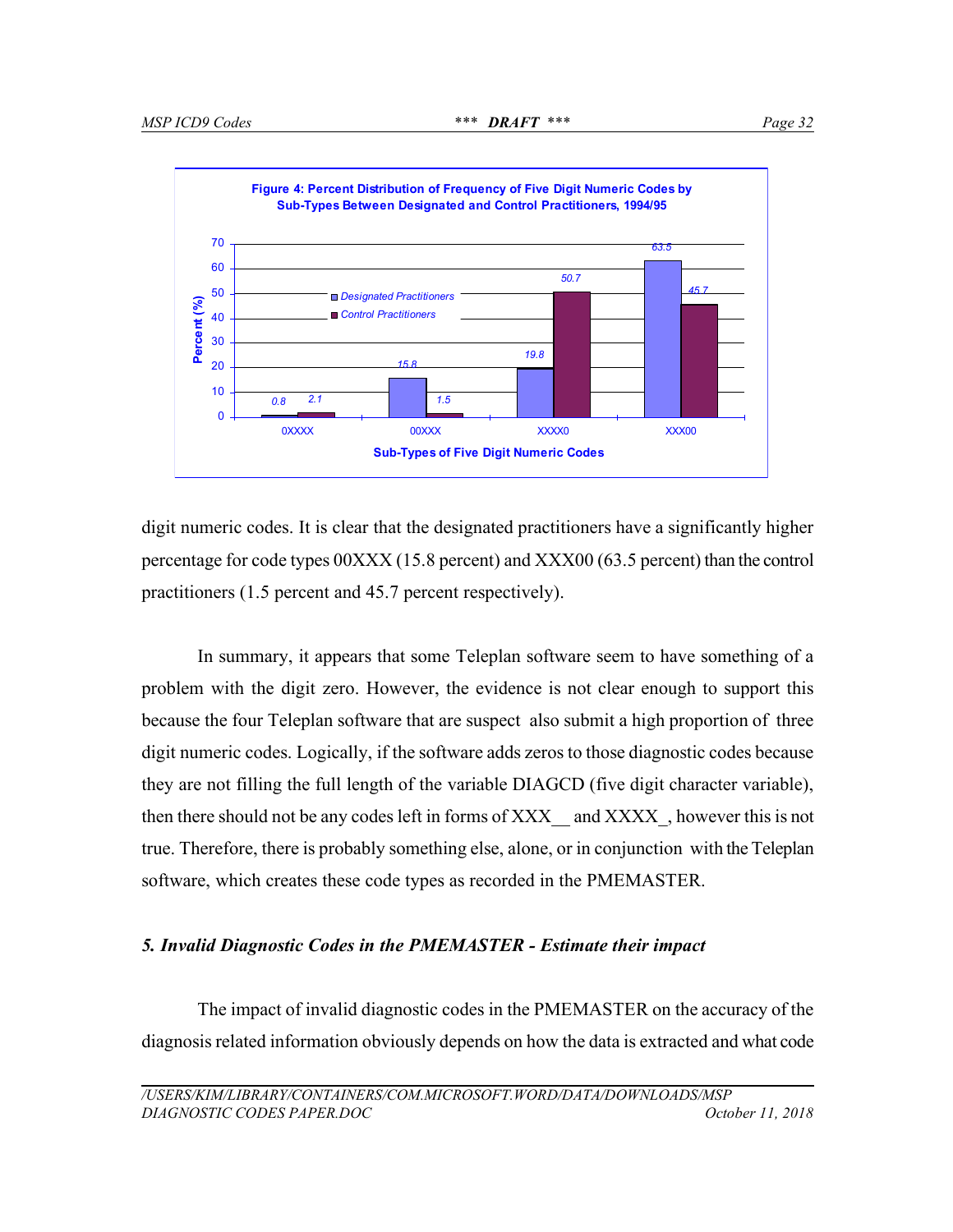types are used to extract the information. According to the previous discussions and results already outlined, a rough estimate of the impact of invalid diagnosis codes in the PMEMASTER is summarized below.

# 5.1 Three Digit Numeric Codes

The impact is not significant because a full list of official three digits codes is covered in the PMEMASTER. Patient counts, paid services, and paid amounts associated with the matched three digits codes are approximately 100 percent of the totals associated with all three digits codes in the PMEMASTER (see table 2.3). In other words, invalid three digit numeric codes have little impact on information related to this type of code.

## 5.2 Four Digit Numeric Codes

The impact is minor because about 87 percent of standard four digit numeric codes are covered in the PMEMASTER. Patient counts, paid services, and paid amounts associated with the matched four digit numeric codes are over 85 percent of the totals associated with all four digits codes in the PMEMASTER (see table 2.3).

#### 5.3 Five Digit Numeric Codes

The impact is significant because 70 percent of standard five digit numeric codes are covered in the PMEMASTER. Patient counts, paid services, and paid amounts associated with the matched five digit numeric codes are less than 10 percent of the totals associated with all five digits codes in the PMEMASTER (see table 2.3).

#### 5.4 All Character Codes

The impact is minor because almost 100 percent of standard character codes are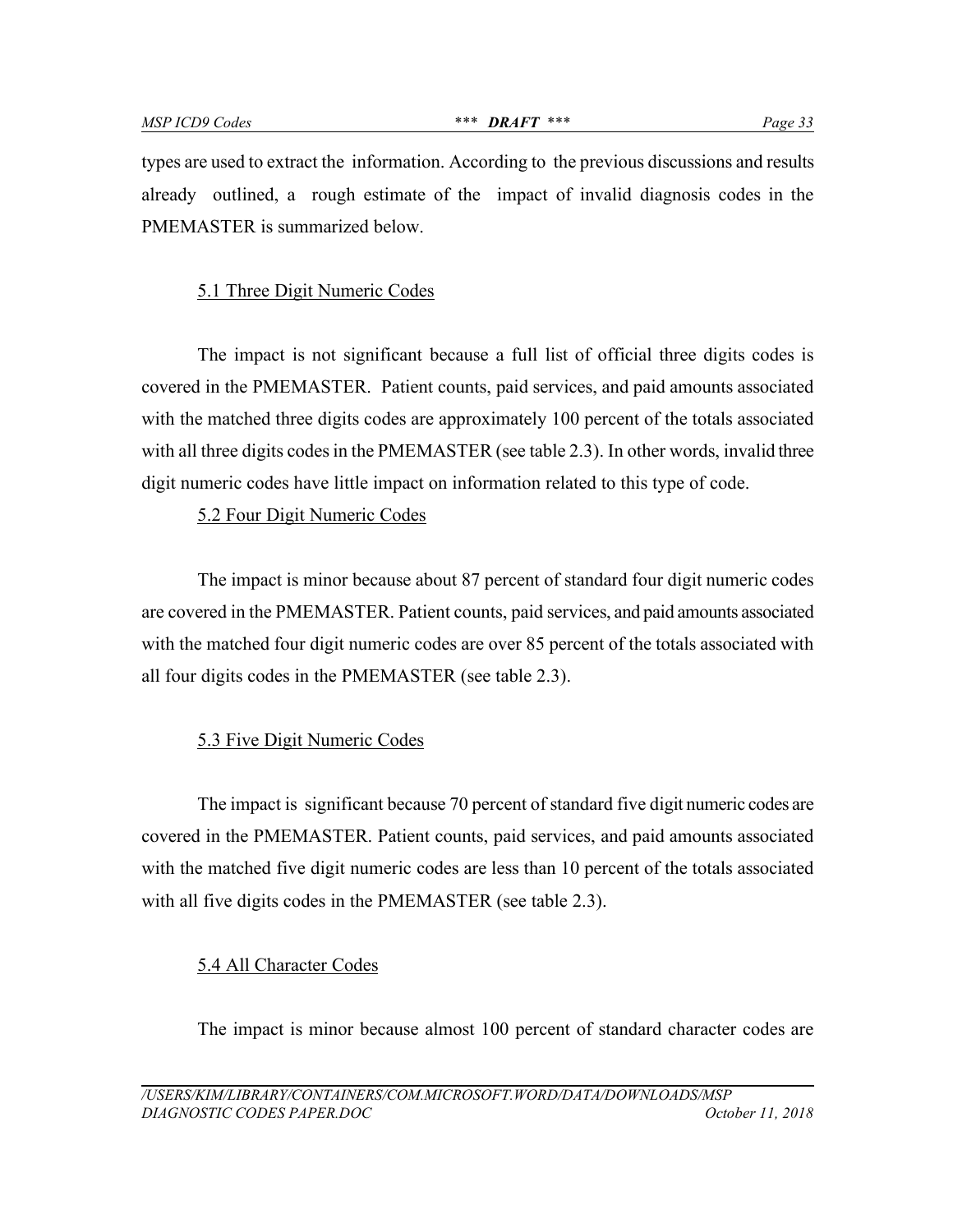covered in the PMEMASTER except V-codes which are 67 percent covered. However, the patient counts, paid services, and paid amounts associated with the matched character codes are over 95% of the totals associated with all character codes in the PMEMASTER (see Table 2.3).

#### **IV. Conclusions**

The above analyses have demonstrated that the quality of diagnostic codes in the PMEMASTER is generally acceptable, especially that of three digit numeric codes and character codes. However, the methods used to extract different types of the codes (such as three, four, and five digits, etc.) will vary and have some impact on the accuracy of the related information. According to the analyses, the following methods are recommended to provide any information related to diagnostic codes from the PMEMASTER.

- 1) Summarize information, such as paid services and paid amounts, by individual diagnostic codes. The resultant dataset will be individual ICD code specific information.
- 2) If the information requested is related to the codes which have four or five digits subdivisions, say code 360 , *Disorders of the Globe*, the codes 360, 3600 to 3609, and 36000 to 36004, 36011 to 36019, 36020 to 36024 & 36029, 36030 to 36034, 36040 to 36044, 36050 to 36055 & 36059, 36060 to 36065 & 36069, 36081 & 36089 must be included because those four and five digits codes are subdivisions of three digit code 360. The extractions for this list of codes can then be done from the resultant data set.
- 3) If the information requested is related to the codes which only have four digit subdivisions, say 153, *Malignant Neoplasm of Colon*, the codes 153 and 1530 to 1539 must be included, and the extractions based on these codes can then be done from the resulted data set.